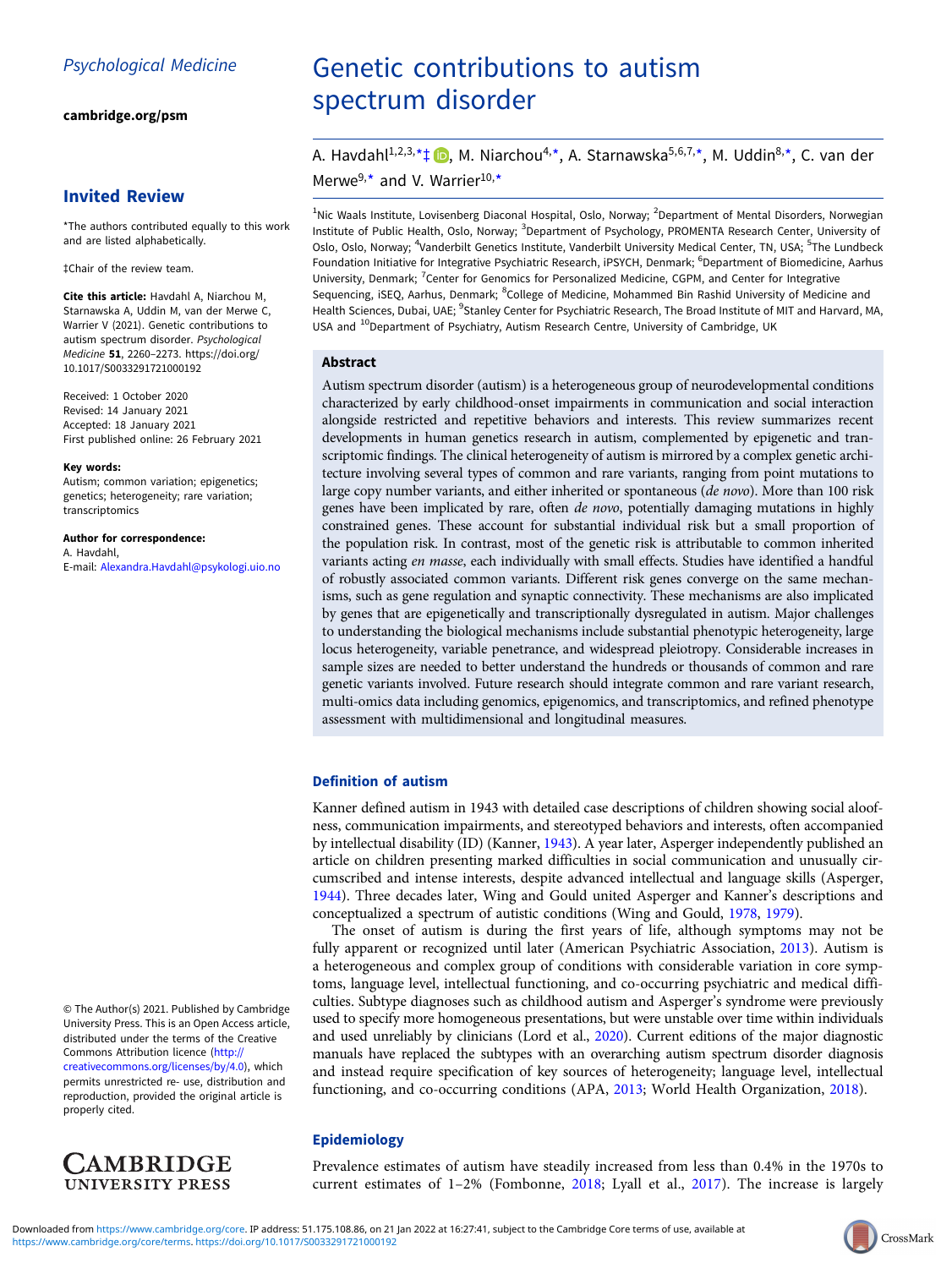explained by broadening diagnostic criteria to individuals without ID and with milder impairments, and increased awareness and recognition of autistic traits (Lord et al., [2020](#page-11-0); Taylor et al., [2020\)](#page-12-0). There are marked sex and gender differences in autism (Halladay et al., [2015](#page-10-0); Warrier et al., [2020](#page-13-0)). The male-to-female ratio is approximately 4:1 in clinical and health registry cohorts but closer to 3:1 in general population studies with active case-finding (Loomes, Hull, & Mandy, [2017\)](#page-11-0) and 1–2:1 in individuals with moderate-to-severe ID (Fombonne, [1999](#page-9-0); Yeargin-Allsopp et al., [2003\)](#page-13-0). The mechanisms underlying the sex difference are mostly unknown, and hypotheses include a female protective effect (aspects of the female sex conferring resilience to risk factors for autism), prenatal steroid hormone exposure, and social factors such as underdiagnosis and misdiagnosis in women (Ferri, Abel, & Brodkin, [2018;](#page-9-0) Halladay et al., [2015\)](#page-10-0).

Co-occurring conditions are the rule rather than the exception, estimated to affect at least 70% of people with autism from childhood (Lai et al., [2019](#page-10-0); Simonoff et al., [2008](#page-12-0)). Common co-occurring conditions include attention-deficit hyperactivity disorder (ADHD), anxiety, depression, epilepsy, sleep problems, gastrointestinal and immune conditions (Davignon, Qian, Massolo, & Croen, [2018](#page-9-0); Warrier et al., [2020\)](#page-13-0). There is an elevated risk of premature mortality from various causes, including medical comorbidities, accidental injury, and suicide (Hirvikoski et al., [2016\)](#page-10-0).

Autism is also associated with positive traits such as attention to detail and pattern recognition (Baron-Cohen & Lombardo, [2017](#page-9-0); Bury, Hedley, Uljarević, & Gal, [2020\)](#page-9-0). Further, there is wide variability in course and adulthood outcomes with regard to independence, social relationships, employment, quality of life, and happiness (Howlin & Magiati, [2017;](#page-10-0) Mason et al., [2020](#page-11-0); Pickles, McCauley, Pepa, Huerta, & Lord, [2020\)](#page-11-0). Rigorous longitudinal studies and causally informative designs are needed to determine the factors affecting developmental trajectories and outcomes.

## Environmental factors

Twin studies suggest that 9–36% of the variance in autism predisposition might be explained by environmental factors (Tick, Bolton, Happé, Rutter, & Rijsdijk, [2016](#page-12-0)). There is observational evidence for association with pre- and perinatal factors such as parental age, asphyxia-related birth complications, preterm birth, maternal obesity, gestational diabetes, short inter-pregnancy interval, and valproate use (Lyall et al., [2017;](#page-11-0) Modabbernia, Velthorst, & Reichenberg, [2017](#page-11-0)). Mixed results are reported for pregnancy-related nutritional factors and exposure to heavy metals, air pollution, and pesticides, while there is strong evidence that autism risk is unrelated to vaccination, maternal smoking, or thimerosal exposure (Modabbernia et al., [2017\)](#page-11-0). It is challenging to infer causality from observed associations, given that confounding by lifestyle, socioeconomic, or genetic factors contributes to non-causal associations between exposures and autism. Many putative exposures are associated with parental genotype (e.g. obesity, age at birth) (Gratten et al., [2016](#page-10-0); Taylor et al., [2019a](#page-12-0), Yengo et al., [2018](#page-13-0)), and some are associated both with maternal and fetal genotypes (e.g. preterm birth) (Zhang et al., [2017\)](#page-13-0). Studies triangulating genetically informative designs are needed to disentangle these relationships (Davies et al., [2019;](#page-9-0) Leppert et al., [2019](#page-11-0); Thapar & Rutter, [2019](#page-12-0)).

#### Twin and pedigree studies

In 1944, Kanner noted that parents shared common traits with their autistic children, introducing the 'broader autism phenotype' (i.e. sub-threshold autistic traits) and recognizing the importance of genetics (Harris, [2018](#page-10-0); Kanner, [1944](#page-10-0)). Thirty years later, twin studies revolutionized the field of autism research (Ronald & Hoekstra, [2011\)](#page-11-0).

Twin studies were the first to demonstrate the heritability of autism. In 1977, the first twin-heritability estimate was published, based on a study of 10 dizygotic (DZ) and 11 monozygotic (MZ) pairs (Folstein & Rutter, [1977\)](#page-9-0). Four out of the 11 MZ pairs (36%) but none of the DZ pairs were concordant for autism. Subsequently, over 30 twin studies have been published, further supporting the high heritability of autism (Ronald & Hoekstra, [2011](#page-11-0)). A meta-analysis of seven primary twin studies reported that the heritability estimates ranged from 64% to 93% (Tick et al., [2016](#page-12-0)). The correlations for MZ twins were at 0.98 [95% confidence interval (CI) 0.96–0.99], while the correlations for DZ twins were at 0.53 (95% CI 0.44–0.60) when the autism prevalence rate was assumed to be 5% (based on the broader autism phenotype) and increased to 0.67 (95% CI 0.61–0.72) when the prevalence was 1% (based on the stricter definition) (Tick et al., [2016](#page-12-0)). Additionally, family studies have found that the relative risk of a child having autism relates to the amount of shared genome with affected relatives ([Fig. 1\)](#page-2-0) (Bai et al., [2019;](#page-9-0) Constantino et al., [2013;](#page-9-0) Georgiades et al., [2013;](#page-9-0) Grønborg, Schendel, & Parner, [2013](#page-10-0); Risch et al., [2014](#page-11-0); Sandin et al., [2014](#page-12-0)).

Early twin and pedigree studies demonstrated that the biological relatives of individuals with autism who did not meet the criteria for an autism diagnosis themselves commonly showed elevated autistic traits such as communication and social interaction difficulties (Le Couteur et al., [1996](#page-10-0)), indicating that the heritability is not restricted to the traditional diagnostic boundaries of autism. Twin studies also indicate that although social communication and repetitive behavior trait dimensions each show strong heritability, there is a limited genetic correlation between them (e.g. for a review, see Ronald & Hoekstra, [2011\)](#page-11-0). Further, twin studies have found substantial genetic overlap between autistic traits and symptoms of other psychiatric conditions, including language delay (e.g. Dworzynski et al., [2008](#page-9-0)), ID (e.g. Nishiyama et al., [2009\)](#page-11-0), ADHD (e.g. Ronald, Edelson, Asherson, & Saudino, [2010](#page-11-0)), and anxiety (e.g. Lundström et al., [2011](#page-11-0)) (for a review, see Ronald & Hoekstra, [2014](#page-12-0)). Moreover, twin and family studies indicate that the sibling recurrence rate of autism is lower in female than male siblings (Palmer et al., [2017](#page-11-0); Werling & Geschwind, [2015](#page-13-0)), suggesting the female protective effect hypothesis as a potential explanation for the male preponderance in the diagnosis of autism. The hypothesis was supported by results showing that the siblings of autistic females had a higher likelihood of high autistic trait scores and autism than the siblings of autistic males (Ferri et al., [2018;](#page-9-0) Palmer et al., [2017](#page-11-0); Robinson, Lichtenstein, Anckarsäter, Happé, & Ronald, [2013](#page-11-0)), consistent with females having a higher liability threshold.

## Genetics

Genetic variants differ in the frequency at which they occur in the population (e.g. rare v. common), the type (i.e. SNPs/CNVs/translocations and inversions/indels), and whether they are inherited or de novo. Here, we summarize the findings on genetic risk for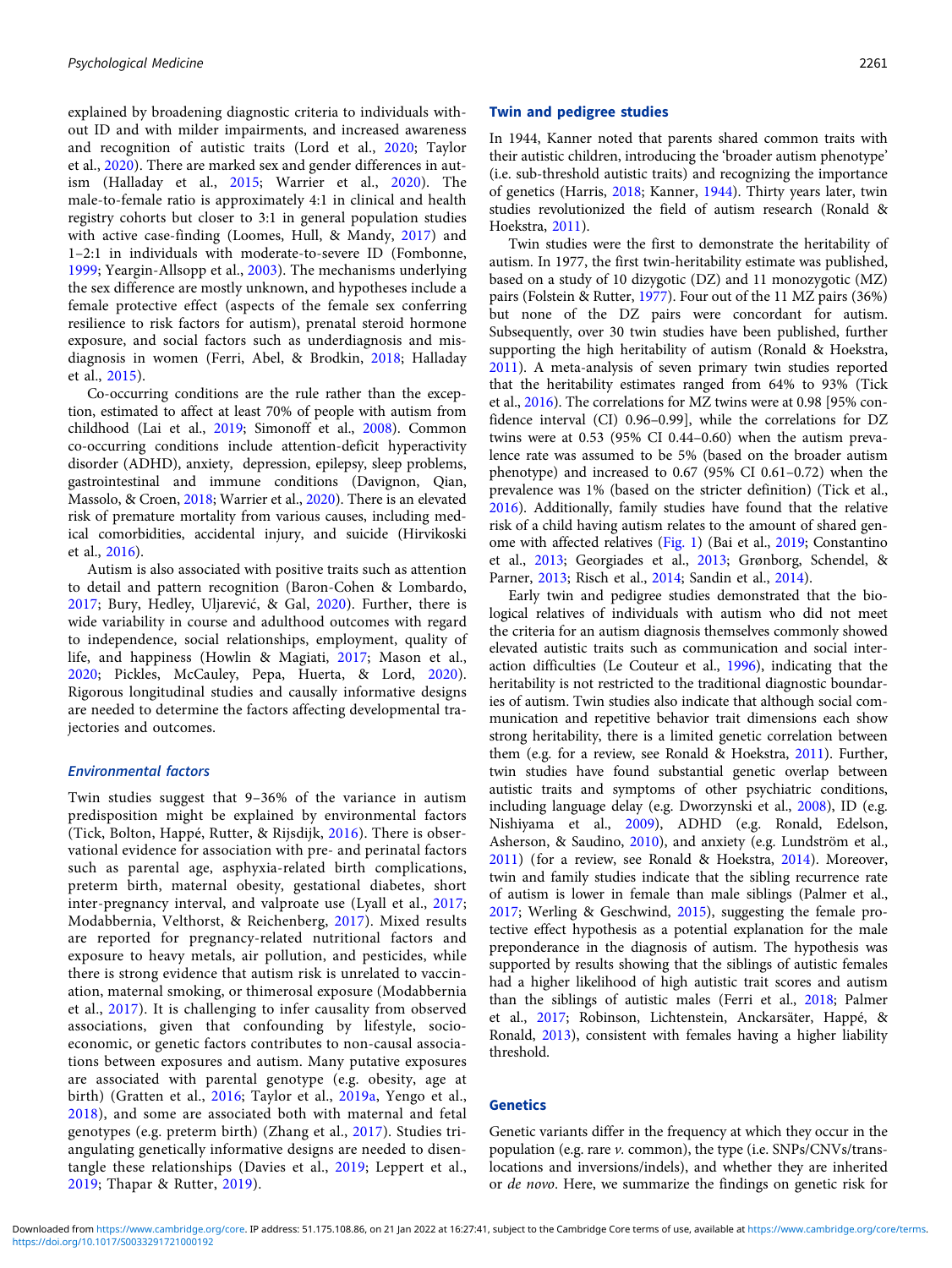

Fig. 1. Relative risk of autism by degree of relatedness with a person with autism. Relative risk for full and half siblings, and full cousins was provided in Hansen et al. [\(2019](#page-10-0)). Relative risk for half first cousins was estimated based on Xie et al. ([2019\)](#page-13-0). GS, genome shared.

autism from linkage and candidate gene studies, common and rare genetic variation studies, epigenomics, and transcriptomics. A glossary of important terms is in Box 1.

## Linkage and candidate gene studies

Initial linkage studies were conducted to identify chromosomal regions commonly inherited in affected individuals. Susceptibility loci implicated a range of regions, but only two have been replicated (Ramaswami & Geschwind, [2018](#page-11-0)): at chromosome 20p13 (Weiss, Arking, Daly, & Chakravarti, [2009\)](#page-13-0) and chromosome 7q35 (Alarcón, Cantor, Liu, Gilliam, &

#### Box 1. Glossary

<span id="page-2-0"></span>2262 A. Havdahl et al.

Geschwind, [2002\)](#page-8-0). Lack of replication and inconsistent findings were largely due to low statistical power (Kim & Leventhal, [2015\)](#page-10-0). Candidate gene association studies identified over 100 positional and/or functional candidate genes for associations with autism (Bacchelli & Maestrini, [2006](#page-9-0)). However, there was no consistent replication for any of these findings (Warrier, Chee, Smith, Chakrabarti, & Baron-Cohen, [2015\)](#page-13-0), likely due to limitations in study design (e.g. low statistical power, population diversity, incomplete coverage of variation within the candidate genes, and false positives arising from publication bias) (Ioannidis, [2005;](#page-10-0) Ioannidis, Ntzani, Trikalinos, & Contopoulos-Ioannidis, [2001\)](#page-10-0). The advancement of genome-wide association studies<br>(GWAS) and next-generation sequencing techniques and next-generation sequencing techniques has significantly enhanced gene and variant discovery.

#### Common genetic variation

The SNP-heritability (proportion of variance attributed to the additive effects of common genetic variants) of autism ranges from 65% in multiplex families (Klei et al., [2012](#page-10-0)) to 12% in the latest Psychiatric Genomics Consortium GWAS [\(Fig. 2](#page-3-0)a) (Autism Spectrum Disorders Working Group of The Psychiatric Genomics Consortium, [2017](#page-9-0); Grove et al., [2019](#page-10-0)). Variation is largely attributable to sample heterogeneity and differences in methods used to estimate SNP-heritability.

Early GWASs of autism were underpowered, partly due to overestimating potential effect sizes. Grove et al. [\(2019\)](#page-10-0) conducted a large GWAS of autism combining data from over 18 000 autistic individuals and 27 000 non-autistic controls and an additional replication sample. They identified five independent GWAS loci ([Fig. 3\)](#page-4-0). Another recent study (Matoba et al., [2020](#page-11-0)) identified a further novel locus by meta-analyzing the results from Grove et al. ([2019](#page-10-0)) with over 6000 case-pseudocontrol pairs from the SPARK cohort by employing a massively parallel reporter assay

Candidate gene association study: A study that examines the association between a phenotype and a genetic variant chosen a priori based on knowledge of the gene's biology or functional impact. Complex trait: A trait that does not follow Mendelian inheritance patterns, but is likely the result of multiple factors including a complex mixture of variation within multiple genes.

Copy number variant (CNV): Deletion or duplication of large genomic regions.

de novo mutation: A mutation that is present in the offspring but is either absent in parents or is present only in parental germ cells.

- DNA methylation (DNAm): Epigenetic modification of DNA characterized by the addition of a methyl group (-CH<sub>3</sub>) to the 5<sup>th</sup> position of the pyrimidine ring of cytosine base resulting in 5-methylcytosine (5mC).
- Epigenetics: The science of heritable changes in gene regulation and expression that do not involve changes to the underlying DNA sequence. Epigenome-Wide Association Study (EWAS): A study that investigates associations between DNA methylation levels quantified at tens/hundreds of thousands of sites across the human genome, and the trait of interest.

Genome-Wide Association Study (GWAS): A study scanning genome-wide genetic variants for associations with a given trait.

Genetic correlation: An estimate of the proportion of variance shared between two traits due to shared genetics.

Heritability: An estimate of the proportion of variation in a given trait that is due to differences in genetic variation between individuals in a given population.

Heritability on the liability scale: A heritability estimate adjusted for the population prevalence of a given binary trait, typically disorders.

Genetic linkage studies: A statistical method of mapping genes of heritable traits to their chromosomal locations by using chromosomal co-segregation with the phenotype.

Mendelian inheritance: When the inheritance of traits is passed down from parents to children and is controlled by a single gene for which one allele is dominant and the other recessive.

Methylation Quantitative Trait Locus (mQTL): A SNP at which genotype is correlated with the variation of DNA methylation levels at a nearby (cis-mQTL) or distal (trans-mQTL) site.

Phenotype: The observable characteristics of an individual.

Polygenic risk score (PRS): An estimate of an individual's genetic liability for a condition calculated based on the cumulative effect of many common genetic variants.

Single nucleotide polymorphism (SNP): A single base pair change that is common (>1%) in the population.

Single nucleotide variant (SNV): A variation in a single nucleotide without any limitation of frequency.

SNP heritability: The proportion of variance in a given phenotype in a population that is attributable to the additive effects of all SNPs tested. Typically, SNPs included have a minor allele frequency >1%.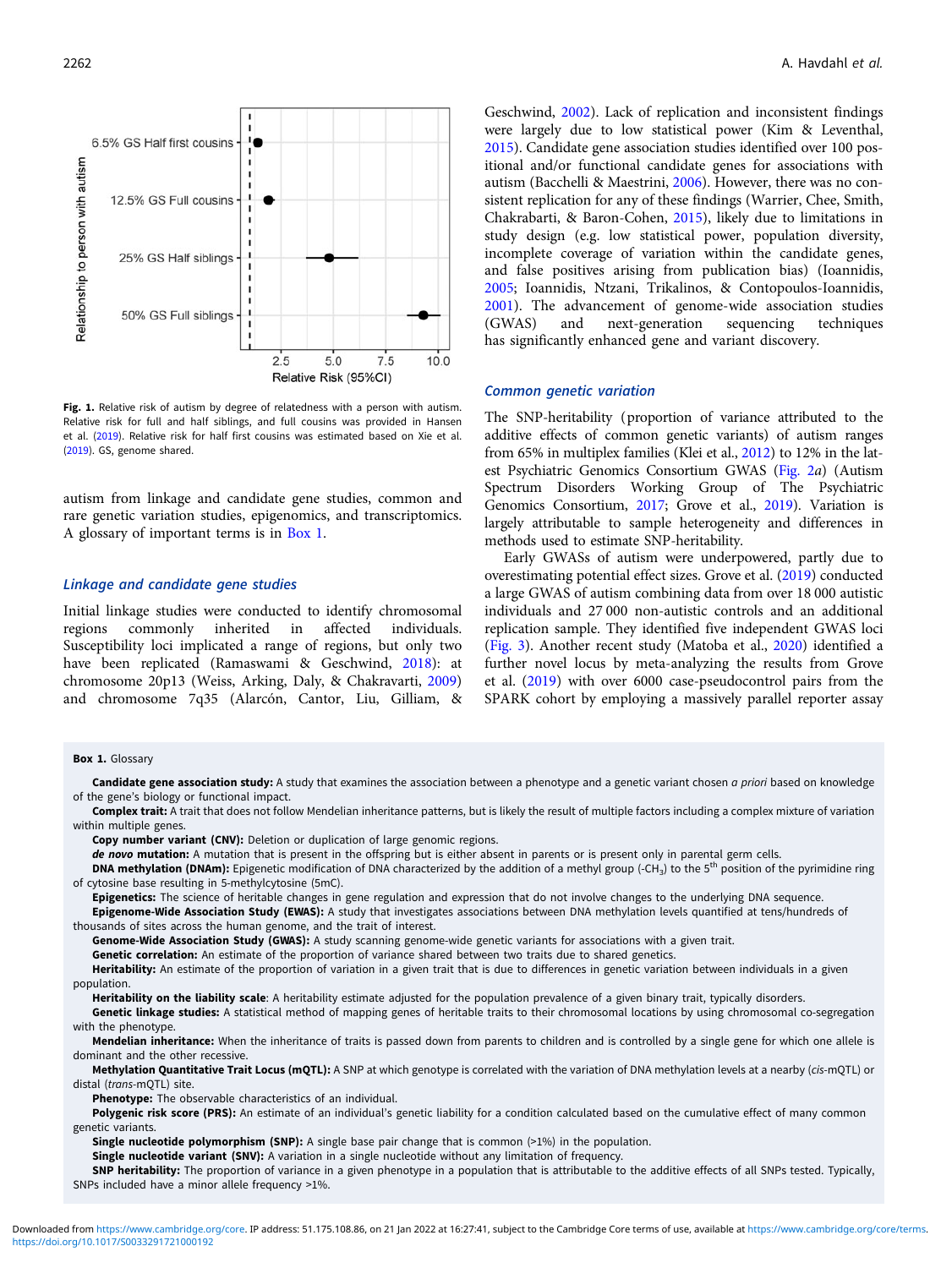<span id="page-3-0"></span>

Fig. 2. Variance explained by different classes of genetic variants in autism. (a) Donut chart of the variance explained by different classes of variants. The narrow-sense heritability (82.7%, Nordic average, shades of green) has been estimated using familial recurrence data from Bai et al. [\(2019\)](#page-9-0). The total common inherited heritability (12%) has been estimated using LDSC-based SNP-heritability (additive) from Grove et al. [\(2019](#page-10-0)) and the total rare inherited heritability (3%) has been obtained from Gaugler et al. [\(2014](#page-9-0)). The currently unexplained additive heritability is thus 67.7% (total narrow-sense heritability minus common and rare inherited heritabilities combined). This leaves a total of 17.3% of the variance to shared and unique environmental estimates (Bai et al., [2019](#page-9-0)). The term environmental refers to non-additive and non-inherited factors that contribute to variation in autism liability. Of this, de novo missense and protein-truncating variants (Satterstrom et al., [2020\)](#page-12-0) and variation in non-genic regions (An et al., [2018\)](#page-8-0) together explain 2.5% of the variance. Whilst de novo variation can be inherited in some cases (germline mutation in the parent) and thus shared between siblings, it is unlikely that this will be shared by other related individuals, and thus unlikely to be included in the narrow-sense heritability in Bai et al. [\(2019](#page-9-0)). This is likely to be a lower-bound of the estimate as we have not included the variance explained by de novo structural variants and tandem repeats. Additionally, non-additive variation accounts for ∼4% of the total variance (Autism Sequencing Consortium et al., [2019](#page-9-0)). Thus, ~11% of the total variance is currently unaccounted for, though this is likely to be an upper bound. (b) The variance explained is likely to change in phenotypic subgroups. For instance, the risk ratio for de novo protein-truncating variants in highly constrained genes (pLI > 0.9) is higher in autistic individuals with ID compared to those without ID (point estimates and 95% confidence intervals provided; Kosmicki et al., [2017](#page-10-0)). (c) Similarly, the proportion of the additive variance explained by common genetic variants is higher in autistic individuals without ID compared to autistic individuals with ID (Grove et al., [2019\)](#page-10-0). Point estimates and 95% confidence intervals provided.

to identify a potential causal variant (rs7001340) at this locus which regulates DDH2 in the fetal brain. The sample sizes are still relatively small compared to other psychiatric conditions (Schizophrenia Working Group of the Psychiatric Genomics Consortium, [2020;](#page-11-0) Howard et al., [2019](#page-10-0)), though ongoing work aims to double the sample size and identify additional loci.

Using genetic correlations and polygenic score analyses, studies have identified modest shared genetics between autism and different definitions of autistic traits in the general population (Askeland et al., [2020;](#page-9-0) Bralten et al., [2018;](#page-9-0) Robinson et al.,  $2016$ ; Taylor et al.,  $2019b$  $2019b$ ). There is some evidence for developmental effects, with greater shared genetics in childhood compared to adolescence (St Pourcain et al., [2018\)](#page-12-0). These methods have also identified modest polygenic associations between autism and other neurodevelopmental and mental conditions such as schizophrenia, ADHD, and major depressive disorder, related traits such as age of walking, language delays, neuroticism, tiredness, and self-harm, as well as risk of exposure to childhood maltreatment and other stressful life events (Brainstorm Consortium et al., [2018](#page-9-0); Bulik-Sullivan et al., [2015;](#page-9-0) Grove et al., [2019;](#page-10-0) Hannigan et al., [2020](#page-10-0); Lee et al., [2019](#page-10-0)[b](#page-10-0); Leppert et al., [2019;](#page-11-0)

Cross-Disorder Group of the Psychiatric Genomics Consortium, [2013](#page-10-0); Warrier & Baron-Cohen, [2019](#page-13-0)). Notably, autism is positively genetically correlated with measures of intelligence and educational attainment (EA) (Bulik-Sullivan et al., [2015;](#page-9-0) Grove et al., [2019\)](#page-10-0), an observation supported by polygenic score association (Clarke et al., [2016](#page-9-0)). Polygenic Transmission Disequilibrium Tests have identified an over-transmission of polygenic scores for EA, schizophrenia, and self-harm from parents to autistic children, but an absence of such over-transmission to non-autistic siblings (Warrier & Baron-Cohen, [2019](#page-13-0); Weiner et al., [2017\)](#page-13-0), suggesting that these genetic correlations are not explained by ascertainment biases or population stratification. However, a genetic correlation does not necessarily imply a causal relationship between the two phenotypes and may simply index biological pleiotropy. Causal inference methods such as Mendelian randomization can be used to disentangle such relationships (Davies et al., [2019](#page-9-0); Pingault et al., [2018\)](#page-11-0).

The relatively low SNP-heritability in autism compared to other psychiatric conditions may partly be due to phenotypic heterogeneity. In an attempt to reduce phenotypic heterogeneity, Chaste et al. [\(2015\)](#page-9-0) identified 10 phenotypic combinations to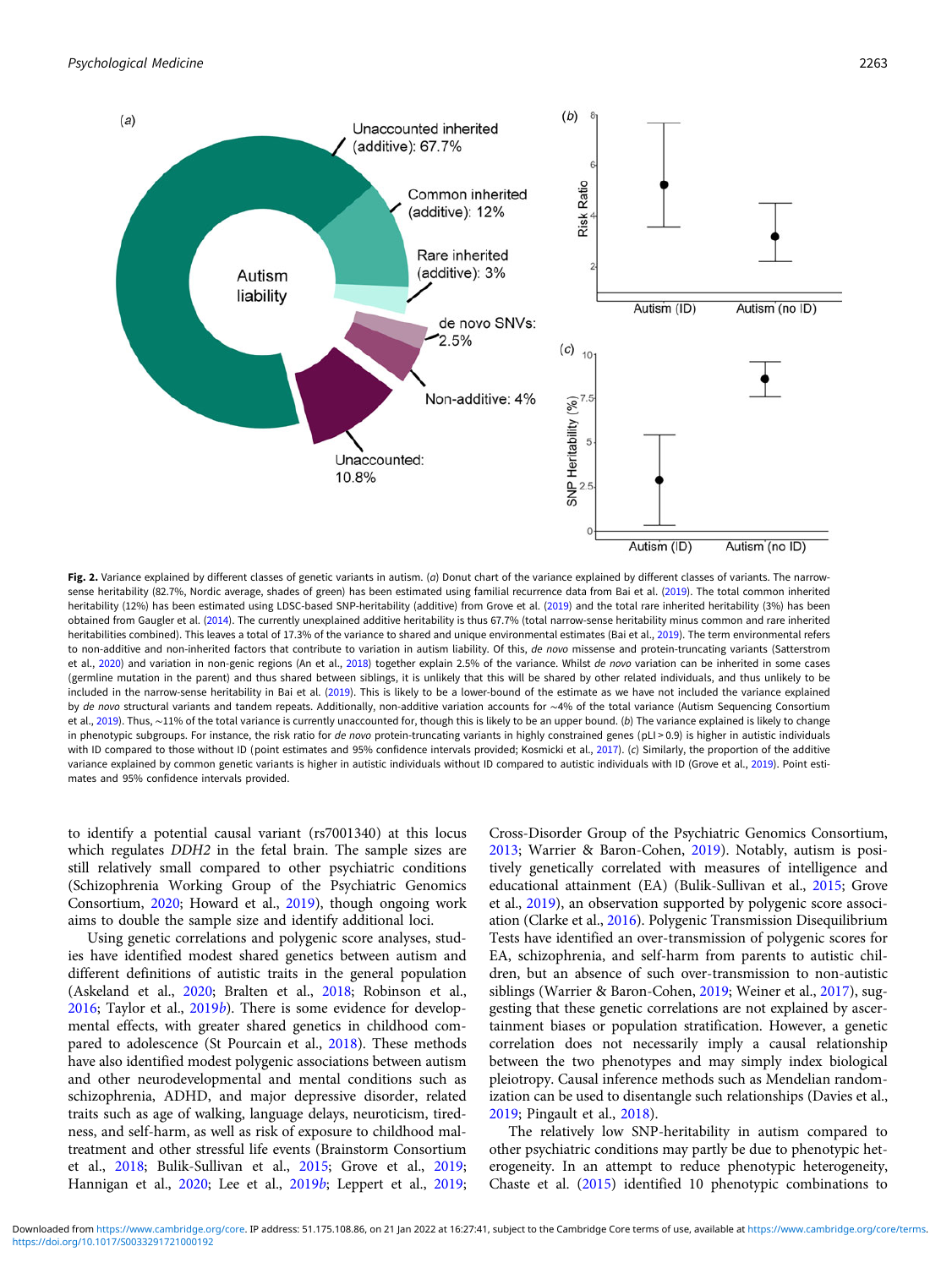<span id="page-4-0"></span>

Fig. 3. Karyogram showing the 102 genes implicated by rare variant findings at a false discovery rate of 0.1 or less (Satterstrom et al., [2020\)](#page-12-0) and the five index SNPs identified in GWAS (Grove et al., [2019\)](#page-10-0) of autism.

subgroup autistic individuals. Family-based association analyses did not identify significant loci, and SNP-heritability for the subgroups was negligent. It is unclear if reducing phenotypic heterogeneity increases genetic homogeneity, and investigating this in larger samples is warranted. Another study identified no robust evidence of genetic correlation between social and non-social (restricted and repetitive behavior patterns) autistic traits (Warrier et al., [2019](#page-13-0)). A few studies have investigated the common variant genetic architecture of social and non-social autistic traits in individuals with autism (Alarcón et al., [2002;](#page-8-0) Cannon et al., [2010;](#page-9-0) Cantor et al., [2018;](#page-9-0) Lowe, Werling, Constantino, Cantor, & Geschwind, [2015](#page-11-0); Tao et al., [2016;](#page-12-0) Yousaf et al., [2020](#page-13-0)) and in the general population (St Pourcain et al., [2014;](#page-12-0) Warrier et al., [2018,](#page-13-0) [2019](#page-13-0)), but replication of the identified loci is needed.

Diagnostic classification is another source of heterogeneity: SNP-heritability of Asperger's syndrome (ICD-10 diagnosis) was twice  $(0.097 \pm 0.001)$  that of childhood autism and unspecified pervasive developmental disorders (Grove et al., [2019](#page-10-0)) [due to overlap in subtype diagnoses, a hierarchy was used: childhood autism>atypical autism>Asperger's syndrome>unspecified subtypes (Grove et al., [2019\)](#page-10-0)]. Supporting this, polygenic scores for intelligence and EA had larger loadings in the Asperger's syndrome and childhood autism subgroups compared to other subgroups (Grove et al., [2019](#page-10-0)). Additionally, the SNP-heritability of autism (all subtypes) without co-occurring ID diagnosis  $(0.09 \pm 0.09)$ 0.005) was three times that of autism with ID (Grove et al., [2019\)](#page-10-0) [\(Fig. 2](#page-3-0)c).

#### Rare genetic variation

Rare genetic variants confer significant risk in the complex etiology of autism. They are typically non-Mendelian, with substantial effect sizes and low population attributable risk. It is estimated that ∼10% of autistic individuals have been diagnosed with an identifiable rare genetic syndrome characterized by dysmorphia, metabolic, and/or neurologic features (Carter & Scherer, [2013;](#page-9-0) Tammimies et al., [2015](#page-12-0)). Associated syndromes include the 15q11-q13 duplication of the Prader-Willi/Angelman syndrome, fragile X syndrome, 16p11.2 deletion syndrome, and 22q11 deletion syndrome (Sztainberg & Zoghbi, [2016\)](#page-12-0). Prevalence estimates for autism vary widely between genetic syndromes; for example, 11% in 22q11.2 deletion syndrome and 54% in Cohen's syndrome (Richards, Jones, Groves, Moss, & Oliver, [2015\)](#page-11-0). Of note, estimating the prevalence of autism in the context of genetic syndromes is complex (Havdahl et al., [2016](#page-10-0); Richards et al., [2015](#page-11-0)).

The rate of gene discovery in autism is a linear function of increasing sample size (De Rubeis et al., [2014](#page-9-0)). Early studies implicated nine genes in the first 1000 autism cases (Neale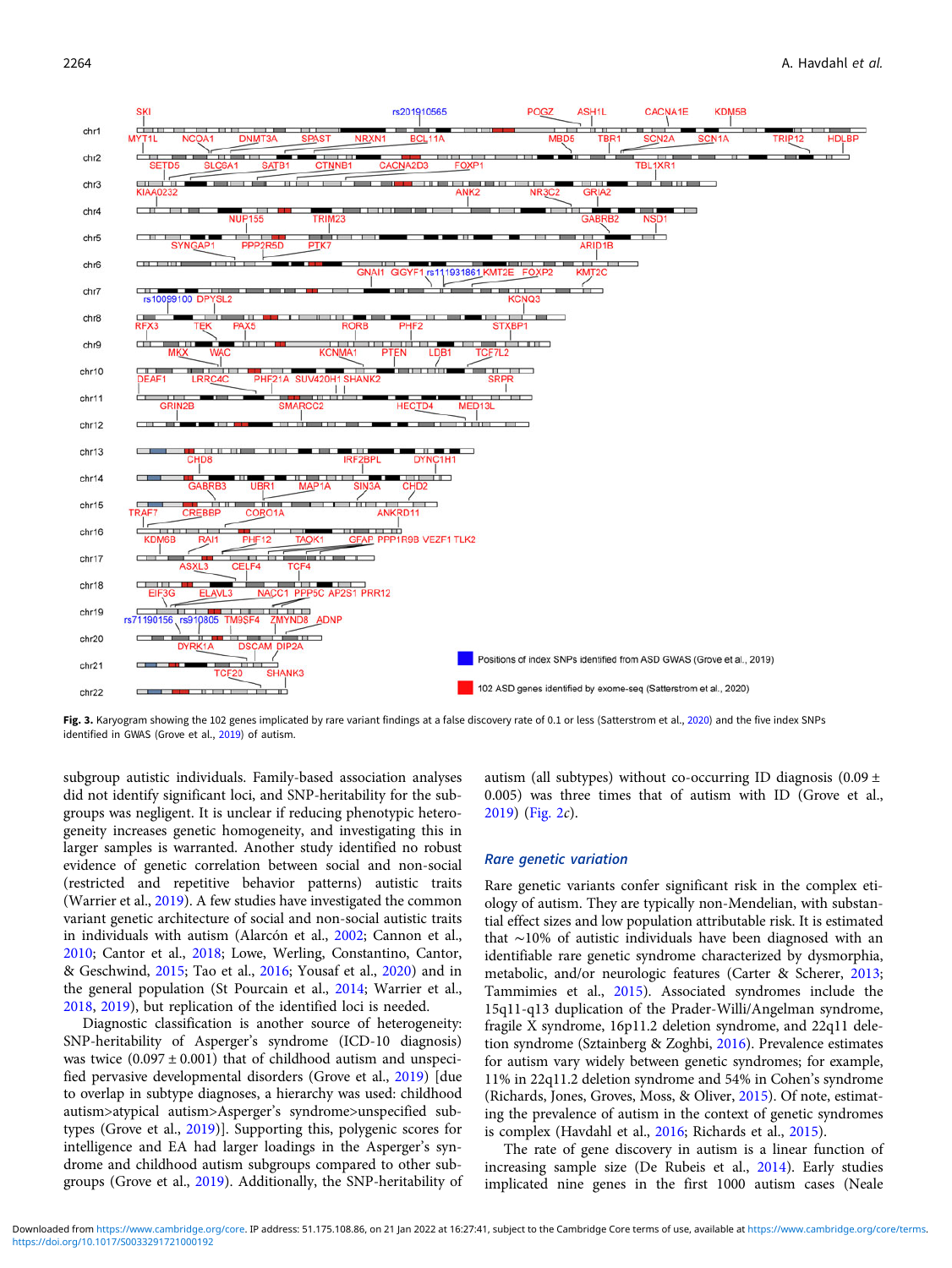et al., [2012](#page-11-0); Sanders et al., [2012](#page-12-0)), increasing to 27 and 33 associated genes from separate analyses of Simons Simplex Collection and Autism Sequencing Consortium (ASC) samples (De Rubeis et al., [2014](#page-9-0); Iossifov et al., [2014](#page-10-0)). Integrating these samples using the TADA framework implicated a total of 65 autism genes (Sanders et al., [2015\)](#page-12-0).

The MSSNG initiative analyzed whole genomes from 5205 individuals ( $N_{cases}$  = 2636), and identified 61 autism-risk genes, of which 18 were new candidates (Yuen et al., [2017\)](#page-13-0). More recently, the largest whole-exome sequencing analysis to date conducted by the ASC ( $N = 35584$ ,  $N_{\text{cases}} = 11986$ ) identified 102 autism-associated genes ([Fig. 3](#page-4-0)), many of which are expressed during brain development with roles in the regulation of gene expression and neuronal communication (Satterstrom et al., [2020\)](#page-12-0). Rare CNVs and SNVs associated with autism have pleiotropic effects, thus increasing the risk for other complex disorders such as schizophrenia, ADHD, ID, and epilepsy (Gudmundsson et al., [2019;](#page-10-0) Satterstrom et al., [2019,](#page-12-0) [2020](#page-12-0)).

## **CNV<sub>s</sub>**

CNVs can impact one or multiple genes and can occur at common or rare frequencies in a population. All CNVs associated with autism have been rare. Recurrent CNVs are among the most convincing rare inherited risk variations for autism, and have a prevalence of about 3% in affected patients (Bourgeron, [2016\)](#page-9-0). In comparison, approximately 4–10% of autistic individuals have de novo deletions or duplications (Bourgeron, [2016;](#page-9-0) Pinto et al., [2010;](#page-11-0) Sebat et al., [2007\)](#page-12-0) frequently mapped to established risk loci 1q21.1, 3q29, 7q11.23, 15q11.2-13, and 22q11.2 (Sanders et al., [2015](#page-12-0)). A higher global frequency of de novo CNVs is observed in idiopathic autism cases from simplex families (10%) compared to multiplex families (2%) and controls (1%) (Halladay et al., [2015](#page-10-0); Itsara et al., [2010;](#page-10-0) Sebat et al., [2007\)](#page-12-0). Inherited CNVs can be present in unaffected siblings and parents, suggesting a model of incomplete penetrance dependent on the dosage sensitivity and function of the gene(s) they affect (Vicari et al., [2019](#page-12-0)).

## SNVs

Damaging SNVs include nonsense, frameshift, and splice site mutations (collectively referred to as protein-truncating variants, or PTVs), and missense variants. Rare inherited variants have a smaller average effect size and reduced penetrance compared to de novo pathogenic mutations. Early studies on whole exomes from trios established a key role for de novo germline mutations in autism. Whilst analysis in smaller sample sizes indicated only modest increase in de novo mutation rates in autism cases (Neale et al., [2012](#page-11-0)), the rate rose significantly in excess of expectation as the sample size increased (De Rubeis et al., [2014](#page-9-0); Iossifov et al., [2014](#page-10-0)). Most recently, the ASC observed a 3.5-fold case enrichment of damaging de novo PTVs and a 2.1-fold enrichment for damaging de novo missense variants (Satterstrom et al., [2020\)](#page-12-0), concluding that all exome de novo SNVs explain 1.92% of the variance in autism liability (Satterstrom et al., [2020\)](#page-12-0) [\(Fig. 2](#page-3-0)a).

Comparatively, the ASC discovered a 1.2-fold enrichment of rare inherited damaging PTVs in cases compared to unaffected siblings (Satterstrom et al., [2020\)](#page-12-0). Similarly, recent whole-genome analysis found no excess of rare inherited SNVs, and no difference in the overall rate of these variants in affected subjects compared to unaffected siblings (Ruzzo et al., [2019\)](#page-12-0).

#### New advancements

It is estimated that de novo mutations in protein-coding genes contribute to risk in ∼30% of simplex autism cases (Yuen et al., [2017](#page-13-0); Zhou et al., [2019\)](#page-13-0). However, recent work has also shown that de novo mutations in non-coding regions of the genome (particularly gene promoters) contribute to autism (An et al., [2018](#page-8-0); Zhou et al., [2019\)](#page-13-0). Adapting machine learning techniques may be key to providing novel neurobiological insights to the genetic influences on autism in the future (An et al., [2018](#page-8-0); Ruzzo et al., [2019;](#page-12-0) Zhou et al., [2019\)](#page-13-0). Additionally, rare tandem repeat expansions in genic regions are more prevalent among autism cases than their unaffected siblings, with a combined contribution of ∼2.6% to the risk of autism (Trost et al., [2020\)](#page-12-0).

### Common and rare variant interplay

The largest component of genetic risk is derived from common variants of additive effect with a smaller contribution from de novo and rare inherited variation [\(Fig. 2](#page-3-0)a) (de la Torre-Ubieta, Won, Stein, & Geschwind, [2016](#page-9-0); Gaugler et al., [2014](#page-9-0)). Notably, KMT2E was implicated in both the latest GWAS (Grove et al., [2019](#page-10-0)) and exome sequencing (Satterstrom et al., [2020\)](#page-12-0) analyses. It is hypothesized that common genetic variation in or near the genes associated with autism influences autism risk, although current sample sizes lack the power to detect the convergence of the two (Satterstrom et al., [2020](#page-12-0)).

Whilst higher SNP-heritability is observed in autistic individuals without ID (Fig.  $2b$ ), de novo PTVs in constrained genes are enriched in autistic individuals with ID ([Fig. 2](#page-3-0)a). However, the genetic architecture of autism is complex and diverse. For example, common genetic variants also contribute to risk in autistic individuals with ID and in autistic individuals carrying known large-effect de novo variants in constrained genes (Weiner et al., [2017\)](#page-13-0). Furthermore, an excess of disruptive de novo variants is also observed in autistic individuals without co-occurring ID compared to non-autistic individuals (Satterstrom et al., [2020\)](#page-12-0).

#### **Epigenetics**

DNA methylation (DNAm), an epigenetic modification, allows for both genetic and environmental factors to modulate a phenotype (Martin & Fry, [2018](#page-11-0); Smith et al., [2014\)](#page-12-0). DNAm affects gene expression, regulatory elements, chromatin structure, and alters neuronal development, functioning, as well as survival (Kundaje et al., [2015](#page-10-0); Lou et al., [2014;](#page-11-0) Peters et al., [2015](#page-11-0); Sharma, Klein, Barboza, Lohdi, & Toth, [2016;](#page-12-0) Yu et al., [2012](#page-13-0); Zlatanova, Stancheva, & Caiafa, [2004](#page-13-0)). Additionally, putative prenatal environmental risk factors impact the offspring's methylomic landscape (Anderson, Gillespie, Thiele, Ralph, & Ohm, [2018](#page-8-0); Cardenas et al., [2018](#page-9-0); Joubert et al., [2016\)](#page-10-0), thus providing a plausible molecular mechanism to modulate the neurodevelopmental origins of autism.

Autism Epigenome-Wide Association Study (EWAS) meta-analysis performed in blood from children and adolescents from SEED and SSC cohorts ( $N_{\text{cases}} = 796$ ,  $N_{\text{controls}} = 858$ ) identified seven differentially methylated positions (DMPs) associated  $(p < 10 \times 10^{-05})$  with autism, five of them also reported to have brain-based autism associations. The associated DMPs annotated to CENPM, FENDRR, SNRNP200, PGLYRP4, EZH1, DIO3, and CCDC181 genes, with the last site having the largest effect size and the same direction of association with autism across the prefrontal cortex, temporal cortex, and cerebellum (Andrews et al.,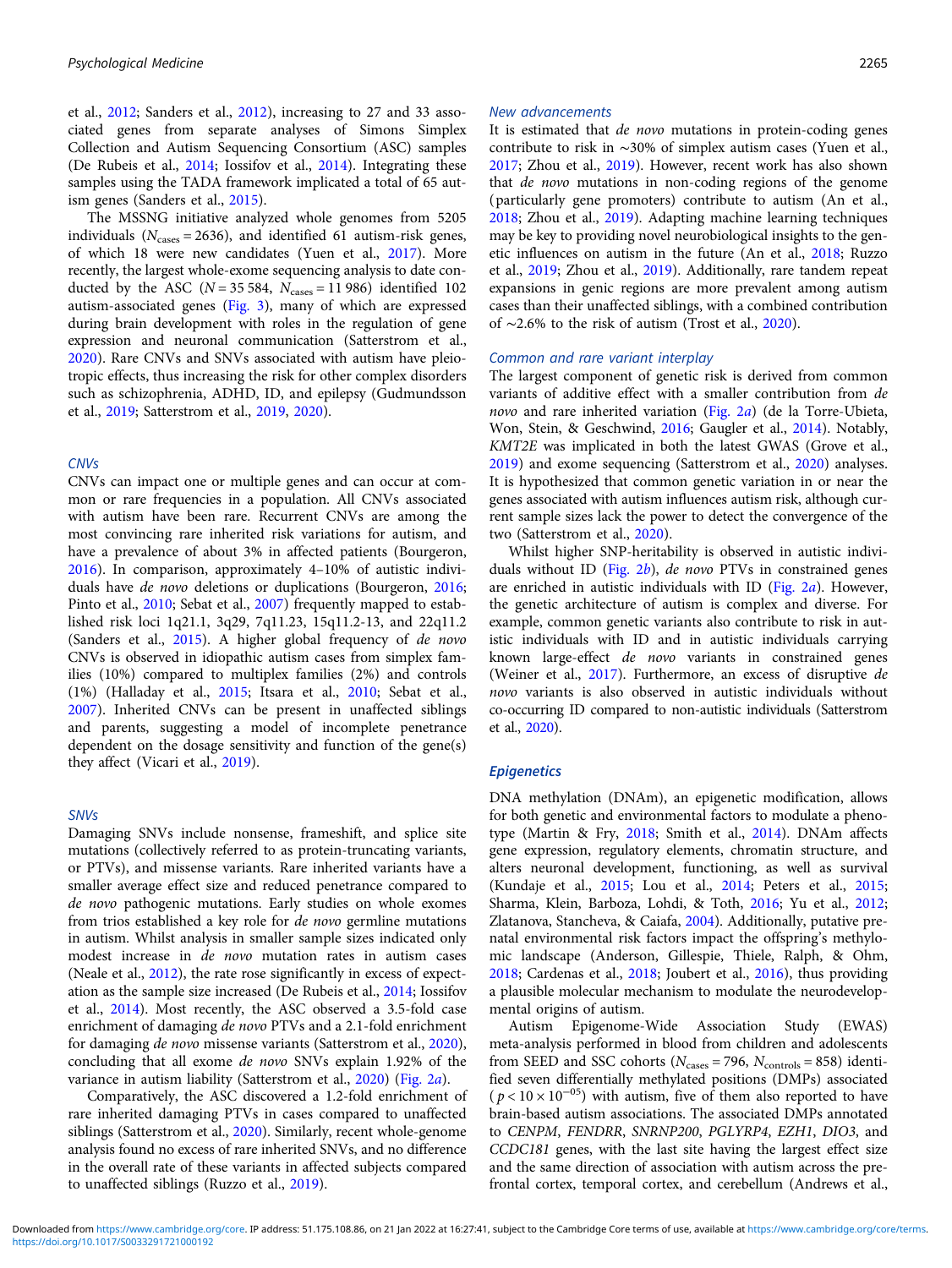[2018\)](#page-9-0). The study reported moderate enrichment of methylation Quantitative Trait Loci (mQTLs) among the associated findings, suggesting top autism DMPs to be under genetic control (Andrews et al., [2018\)](#page-9-0). These findings were further extended by the MINERvA cohort that added 1263 neonatal blood samples to the meta-analysis. The SEED-SSC-MINERvA meta-EWAS identified 45 DMPs, with the top finding showing the consistent direction of association across all three studies annotated to ITLN1 (Hannon et al., [2018](#page-10-0)). The MINERvA sample was also used for EWAS of autism polygenic score, hypothesizing that the polygenic score-associated DNAm variation is less affected by environmental risk factors, which can confound case–control EWAS. Elevated autism polygenic score was associated with two DMPs  $(p < 10 \times 10^{-06})$ , annotated to FAM167A/C8orf12 and RP1L1. Further Bayesian co-localization of mQTL results with autism GWAS findings provided evidence that several SNPs on chromosome 20 are associated both with autism risk and DNAm changes in sites annotated to KIZ, XRN2, and NKX2-4 (Hannon et al., [2018\)](#page-10-0). The mQTL effect of autism risk SNPs was corroborated by an independent study not only in blood, but also in fetal and adult brain tissues, providing additional evidence that autism risk variants can act through DNAm to mediate the risk of the condition (Hammerschlag, Byrne, Bartels, Wray, & Middeldorp, [2020](#page-10-0)).

Since autism risk variants impact an individual's methylomic landscape, studies that investigate DNAm in the carriers of autism risk variants are of interest to provide insight into their epigenetic profiles. A small blood EWAS performed in 52 cases of autism of heterogeneous etiology, nine carriers of 16p11.2del, seven carriers of pathogenic variants in CHD8, and matched controls found that DNAm patterns did not clearly distinguish autism of the heterogeneous etiology from controls. However, the homogeneous genetically-defined 16p11.2del and CHD8<sup>+/−</sup> subgroups were characterized by unique DNAm signatures enriched in biological pathways related to the regulation of central nervous system development, inhibition of postsynaptic membrane potential, and immune system (Siu et al., [2019](#page-12-0)). This finding highlights the need to combine genomic and epigenomic information for a better understanding of the molecular pathophysiology of autism.

It must be noted that a very careful interpretation of findings from peripheral tissues is warranted. DNAm is tissue-specific and therefore EWAS findings obtained from peripheral tissues may not reflect biological processes in the brain. Using the mQTL analytical approach may reduce this challenge, as mQTLs are consistently detected across tissues, developmental stages, and populations (Smith et al., [2014\)](#page-12-0). However, not all mQTLs will be detected across tissues and will not necessarily have the same direction of effect (Smith et al., [2014](#page-12-0)). Therefore, it is recommended that all epigenetic findings from peripheral tissues are subjected to replication analyses in human brain samples, additional experimental approaches, and/or Mendelian randomization to strengthen causal inference and explore molecular mediation by DNAm (Walton, Relton, & Caramaschi, [2019\)](#page-13-0).

EWASs performed in post-mortem brains have typically been conducted using very small sample sizes, due to limited access to brain tissue (Ladd-Acosta et al., [2014](#page-10-0); Nardone et al., [2014\)](#page-11-0). One of the largest autism EWAS performed in post-mortem brains (43 cases and 38 controls) identified multiple DMPs ( $p < 5 \times 10^{-05}$ ) associated with autism (31 DMPs in the prefrontal cortex, 52 in the temporal cortex, and two in the cerebellum) (Wong et al., [2019\)](#page-13-0), and autism-related co-methylation modules to be significantly enriched for synaptic, neuronal, and immune dysfunction genes (Wong et al., [2019\)](#page-13-0). Another post-mortem brain EWAS reported DNAm levels at autism-associated sites to resemble the DNAm states of early fetal brain development (Corley et al., [2019\)](#page-9-0). This finding suggests an epigenetic delay in the neurodevelopmental trajectory may be a part of the molecular pathophysiology of autism.

Overall, methylomic studies of autism provide increasing evidence that common genetic risk variants of autism may alter DNAm across tissues, and that the epigenetic dysregulation of neuronal processes can contribute to the development of autism. Stratification of study participants based on their genetic risk variants may provide deeper insight into the role of aberrant epigenetic regulation in subgroups within autism.

# **Transcriptomics**

## Transcriptomics of peripheral tissues

Gene expression plays a key role in determining the functional consequences of genes and identifying genetic networks underlying a disorder. One of the earliest studies on genome-wide transcriptome (Nishimura et al., [2007\)](#page-11-0) investigated blood-derived lymphoblastoid cells gene expression from a small set of males with autism  $(N = 15)$  and controls. Hierarchical clustering on microarray expression data followed by differentially expressed gene (DEG) analysis revealed a set of dysregulated genes in autism compared to controls. This approach was adopted (Luo et al., [2012\)](#page-11-0) to investigate DEGs in a cohort of 244 families with autism probands (index autism case in a family) known to carry de novo pathogenic or variants of unknown significance and discordant sibling carriers of non-pathogenic CNVs. From genome-wide microarray transcriptome data, this study identified significant enrichment of outlier genes that are differentially expressed and reside within the proband rare/de novo CNVs. Pathway enrichment of these outlier genes identified neural-related pathways, including neuropeptide signaling, synaptogenesis, and cell adhesion. Distinct expression changes of these outlier genes were identified in recurrent pathogenic CNVs, i.e. 16p11.2 microdeletions, 16p11.2 microduplications, and 7q11.23 duplications. Recently, multiple independent genome-wide blood-derived transcriptome analysis (Filosi et al., [2020;](#page-9-0) Lombardo et al., [2018](#page-11-0); Tylee et al., [2017\)](#page-12-0) showed the efficiency of detecting dysregulated genes in autism, including aberrant expression patterns of long noncoding RNAs (Sayad, Omrani, Fallah, Taheri, & Ghafouri-Fard, [2019\)](#page-12-0).

#### Transcriptomics of post-mortem brain tissue

Although blood-derived transcriptome can be feasible to study due to easy access to the biological specimen, blood transcriptome results are not necessarily representative of the transcriptional machinery in the brain (GTEx Consortium, [2017\)](#page-10-0). Hence, it is extremely hard to establish a causal relationship between blood transcriptional dysregulations and phenotypes in autism. A landmark initiative by Allen Brain Institute to profile human developing brain expression patterns (RNA-seq) from post-mortem tissue enabled neurodevelopmental research to investigate gene expression in the brain (Sunkin et al., [2013](#page-12-0)). Analyzing post-mortem brain tissue, multiple studies identified dysregulation of genes at the level of gene exons impacted by rare/de novo mutations in autism (Uddin et al., [2014](#page-12-0); Xiong et al., [2015](#page-13-0)), including highresolution detection of exon splicing or novel transcript using brain tissue RNA sequencing (RNA-seq). High-resolution RNA-seq enabled autism brain transcriptome analysis on non-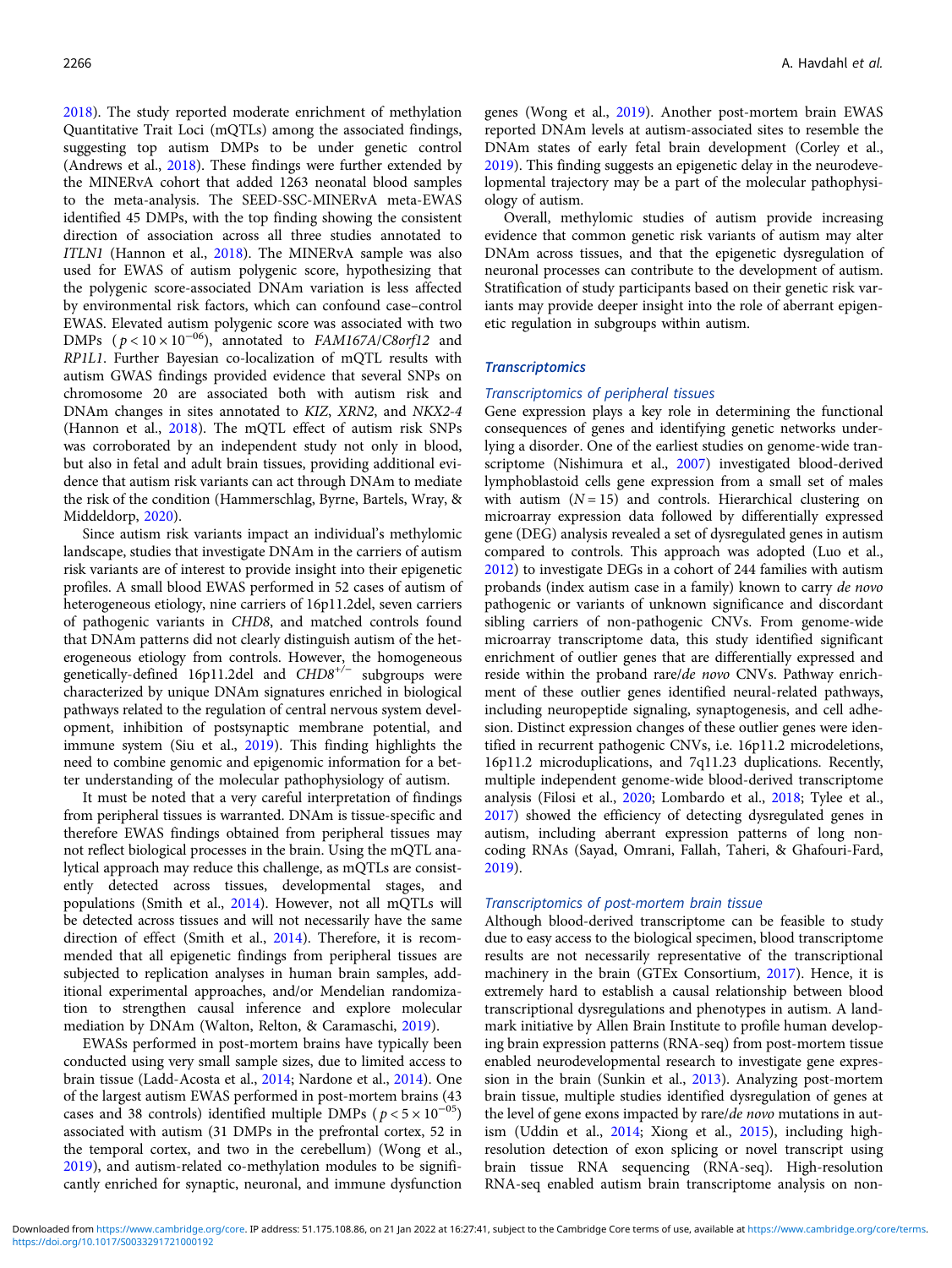

Fig. 4. Most commonly reported three pathways (Ayhan & Konopka, [2019](#page-10-0); Gordon et al., 2019; Voineagu et al., [2011](#page-12-0)) associated with autism. (a) The synaptic connectivity and neurotransmitter pathway involves genes (yellow rectangular box) within presynaptic and postsynaptic neurons. Neurotransmitter transport through numerous receptors is an essential function of this pathway; (b) the chromatin remodeling pathway involves binding of remodeling complexes that initiate the repositioning (move, eject, or restructure) of nucleosomes that potentially can disrupt gene regulation; and (c) the neural projection pathway [adapted from Greig, Woodworth, Galazo, Padmanabhan, & Macklis [\(2013](#page-10-0))] involves the projection of neural dendrite into distant regions and the migration of neuronal cells through ventricular (VZ) and subventricular zones (SVZ) into the different cortical layers (I-VI).

coding elements, and independent studies identified an association with long non-coding RNA and enhancer RNA dysregulation (Wang et al., [2015;](#page-13-0) Yao et al., [2015;](#page-13-0) Ziats & Rennert, [2013\)](#page-13-0).

Although it is difficult to access post-mortem brain tissue from autistic individuals, studies of whole-genome transcriptome from autism and control brains have revealed significantly disrupted pathways (Fig. 4) related to synaptic connectivity, neurotransmitter, neuron projection and vesicles, and chromatin remodeling pathways (Ayhan & Konopka, [2019;](#page-9-0) Gordon et al., [2019;](#page-10-0) Voineagu et al., [2011\)](#page-12-0). Recently, an integrated genomic study also identified from autism brain tissue a component of upregulated immune processes associated with hypomethylation (Ramaswami et al., [2020\)](#page-11-0). These reported pathways are in strong accordance with numerous independent autism studies that integrated genetic data with brain transcriptomes (Courchesne, Gazestani, & Lewis, [2020;](#page-9-0) Uddin et al., [2014](#page-12-0); Yuen et al., [2017\)](#page-13-0). A large-scale analysis of brain transcriptome from individuals with autism identified allele-specific expressions of genes that are often found to be impacted by pathogenic de novo mutations (Lee et al.,  $2019a$  $2019a$ ). The majority of the studies are in consensus that genes that are highly active during prenatal brain development are enriched for clinically relevant mutations in autism (Turner et al., [2017;](#page-12-0) Uddin et al., [2014](#page-12-0); Yuen et al., [2017\)](#page-13-0).

Recently, a large number (4635) of expression quantitative trait loci were identified that were enriched in prenatal brain-specific regulatory regions comprised of genes with distinct transcriptome modules that are associated with autism (Walker et al., [2019\)](#page-12-0).

### Single-cell transcriptomics

Recent advancement of single-cell transcriptomics enables the detection of cell types that are relevant to disorder etiology. A recent case–control study conducted single-cell transcriptomics analysis on 15 autism and 16 control cortical post-mortem brain tissues generating over 100 000 single-cell transcriptomics data (Velmeshev et al., [2019](#page-12-0)). Cell-type analysis revealed dysregulations of a specific group of genes in cortico-cortical projection neurons that correlate with autism severity (Velmeshev et al., [2019](#page-12-0)). Deciphering cell-type identification has future implications, in particular for the implementation of precision medicine. However, single-cell technology is at very early stages of development and computationally it is still very complex to classify celltype identity.

The emergence of CRISPR/Cas9 genome editing technology can potentially become an effective tool in future therapeutics of genetic conditions associated with autism. Although introducing and reversing DNA mutation is becoming a mature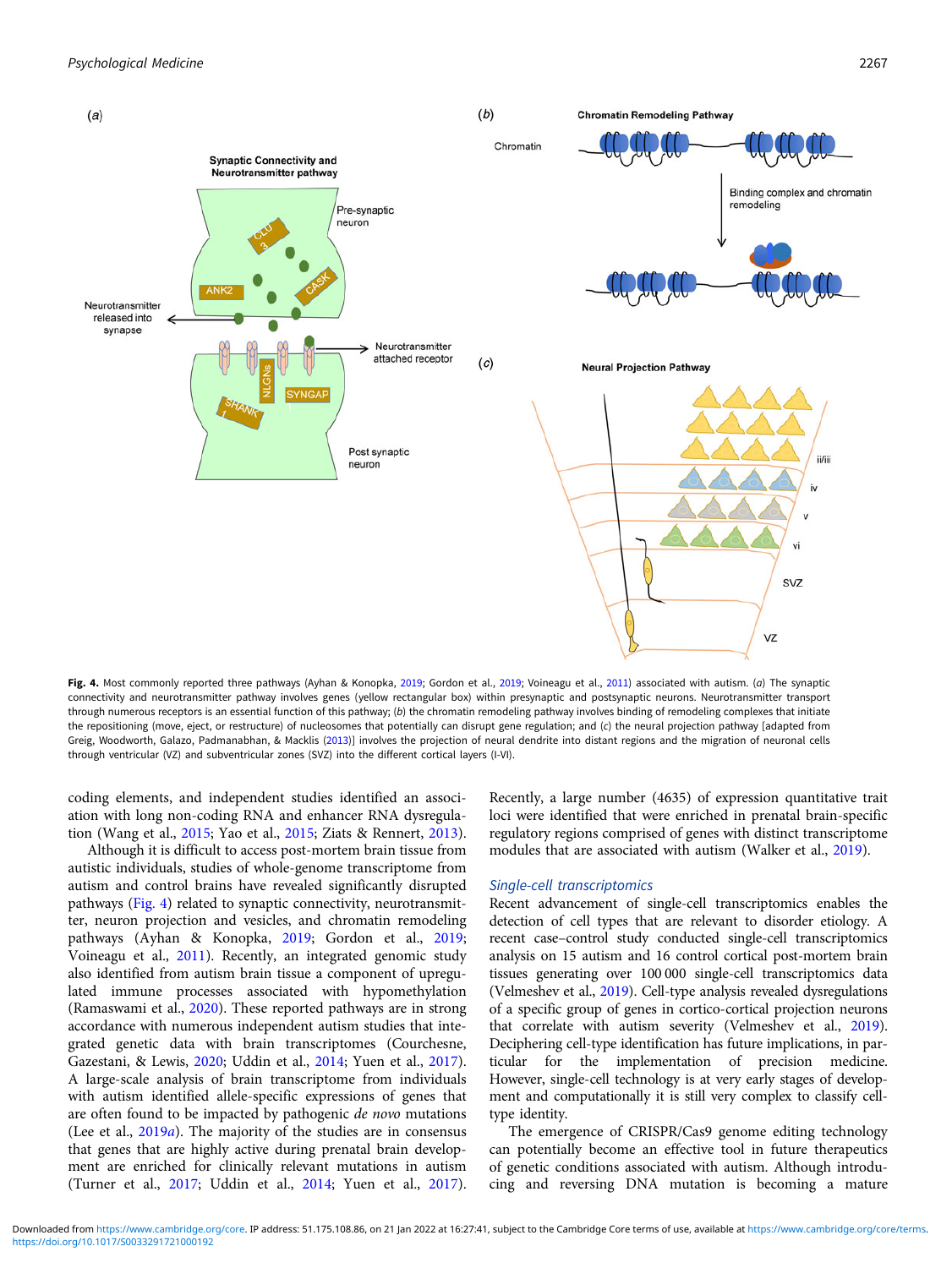<span id="page-8-0"></span>technology within in vitro systems, much work needs to be done for in vivo use of genome editing. Single-cell OMICs is another emerging field that has the potential to decipher developmental (spatio-temporally) brain cell types that are associated with autism. Identifying cell clusters and defining cell identity is a major computational challenge. Artificial intelligence can significantly improve these computational challenges to identify the molecular associations of autism at the single-cell level.

# Clinical and therapeutic implications

In some, but not all, best practice clinical guidelines, genetic tests such as fragile X testing, chromosomal microarray, and karyotype testing are part of the standard medical assessment in a diagnostic evaluation of autism to identify potentially etiologically relevant rare genetic variants (Barton et al., [2018](#page-9-0)). The guidelines vary with respect to whether genetic testing is recommended for all people with autism, or based on particular risk factors, such as ID, seizures, or dysmorphic features. The DSM-5 diagnosis of autism includes a specifier for associated genetic conditions (APA, 2013). Although genetic test results may not usually have consequences for treatment changes, the results could inform recurrence risk and provide families with access to information about symptoms and prognosis. In the future, gene therapy, CRISPR/Cas9, and genome editing technologies may lead to the gene-specific design of precision medicine for rare syndromic forms of autism (Benger, Kinali, & Mazarakis, [2018](#page-9-0); Gori et al., [2015](#page-10-0)).

Given that a substantial proportion of the genetic liability to autism is estimated to be explained by the cumulative effect of a large number of common SNPs, polygenic scores have gained traction as potential biomarkers. However, the predictive ability of polygenic scores from the largest autism GWAS to date is too low to be clinically useful. The odds ratio when comparing the top and bottom polygenic score decile groups is only 2.80 (95% CI 2.53–3.10) (Grove et al., [2019](#page-10-0)). Additionally, polygenic scores based on the samples of European ancestry do not translate well in populations with diverse ancestry (Palk, Dalvie, de Vries, Martin, & Stein, [2019\)](#page-11-0).

Genetic testing can in the future become useful for informing screening or triaging for diagnostic assessments or identifying who may be more likely to respond to which type of intervention (Wray et al., [2021\)](#page-13-0). Genetics may also help identify individuals with autism who are at a high risk of developing co-occurring physical and mental health conditions or likely to benefit from treatments of such conditions. A top research priority for autistic people and their families is addressing co-occurring mental health problems (Autistica, [2016](#page-9-0)), which may sometimes be the primary treatment need as opposed to autism per se. Genomics may also be helpful to repurpose existing treatments and better identify promising treatments. There are active clinical trials to repurpose drugs in autism (Hong & Erickson, [2019](#page-10-0)). Moreover, genetics can be used to identify social and environmental mediating and moderating factors (Pingault et al., [2018\)](#page-11-0), which could inform interventions to improve the lives of autistic people.

Notably, there are important ethical challenges related to clinical translation of advances in genetics, including concerns about discriminatory use, eugenics concerning prenatal genetic testing, and challenges in interpretation and feedback (Palk et al., [2019\)](#page-11-0). People with autism and their families are key stakeholders in genetic studies of autism and essential to include in discussions of how genetic testing should be used.

## Conclusions and future directions

Recent large-scale and internationally collaborative investigations have led to a better understanding of the genetic contributions to autism. This includes identifying the first robustly associated common genetic variants with small individual effects (Grove et al., [2019](#page-10-0)) and over 100 genes implicated by rare, mostly de novo, variants of large effects (Sanders et al., [2015](#page-12-0); Satterstrom et al., [2020\)](#page-12-0). These and other findings show that the genetic architecture of autism is complex, diverse, and context-dependent, highlighting a need to study the interplay between different types of genetic variants, identify genetic and non-genetic factors influencing their penetrance, and better map the genetic variants to phenotypic heterogeneity within autism.

Immense collaborative efforts are needed to identify converging and distinct biological mechanisms for autism and subgroups within autism, which can in turn inform treatment (Thapar & Rutter, [2020\)](#page-12-0). It is crucial to invest in multidimensional and longitudinal measurements of both core defining traits and associated traits such as language, intellectual, emotional, and behavioral functioning, and to collaboratively establish large omics databases including genomics, epigenomics, transcriptomics, proteomics, and brain connectomics (Searles Quick, Wang, & State, [2020\)](#page-12-0). Indeed, large-scale multi-omic investigations are becoming possible in the context of large population-based family cohorts with rich prospective and longitudinal information on environmental exposures and developmental trajectories of different neurodevelopmental traits. Finally, novel methods (Neumeyer, Hemani, & Zeggini, [2020\)](#page-11-0) can help investigate causal molecular pathways between genetic variants and autism and autistic traits.

Acknowledgements. We thank the Psychiatric Genomics Consortium, Anders Børglum, and Elise Robinson for their support and advice.

Financial support. Alexandra Havdahl was supported by the South-Eastern Norway Regional Health Authority (#2018059, career grant #2020022) and the Norwegian Research Council (#274611 PI Ted Reichborn-Kjennerud and #288083 PI Espen Røysamb). Maria Niarchou was supported by Autism Speaks (#11680). Anna Starnawska was supported by The Lundbeck Foundation Initiative for Integrative Psychiatric Research, iPSYCH, Denmark (R155-2014-1724). Varun Warrier is supported by the Bowring Research Fellowship (St. Catharine's College, Cambridge), the Templeton World Charity Foundation, Inc., the Autism Research Trust, and the Wellcome Trust. Celia van der Merwe is supported by the Simons Foundation NeuroDev study (#599648) and the NIH R01MH111813 grant.

Conflict of interest. None.

## References

- Alarcón, M., Cantor, R. M., Liu, J., Gilliam, T. C., Geschwind, D. H., & Autism Genetic Research Exchange Consortium. (2002). Evidence for a language quantitative trait locus on chromosome 7q in multiplex autism families. American Journal of Human Genetics, 70(1), 60–71. doi:10.1086/338241.
- American Psychiatric Association (2013). Diagnostic and statistical manual of mental disorders (5th ed.). Arlington, VA: Author, American Psychiatric Association.
- An, J.-Y., Lin, K., Zhu, L., Werling, D. M., Dong, S., Brand, H., … Sanders, S. J. (2018). Genome-wide de novo risk score implicates promoter variation in autism spectrum disorder. Science (New York, N.Y.), 362(6420), eaat6576. doi: 10.1126/science.aat6576.
- Anderson, C. M., Gillespie, S. L., Thiele, D. K., Ralph, J. L., & Ohm, J. E. (2018). Effects of maternal vitamin D supplementation on the maternal and infant epigenome. Breastfeeding Medicine, 13(5), 371–380. doi:10.1089/bfm.2017.0231.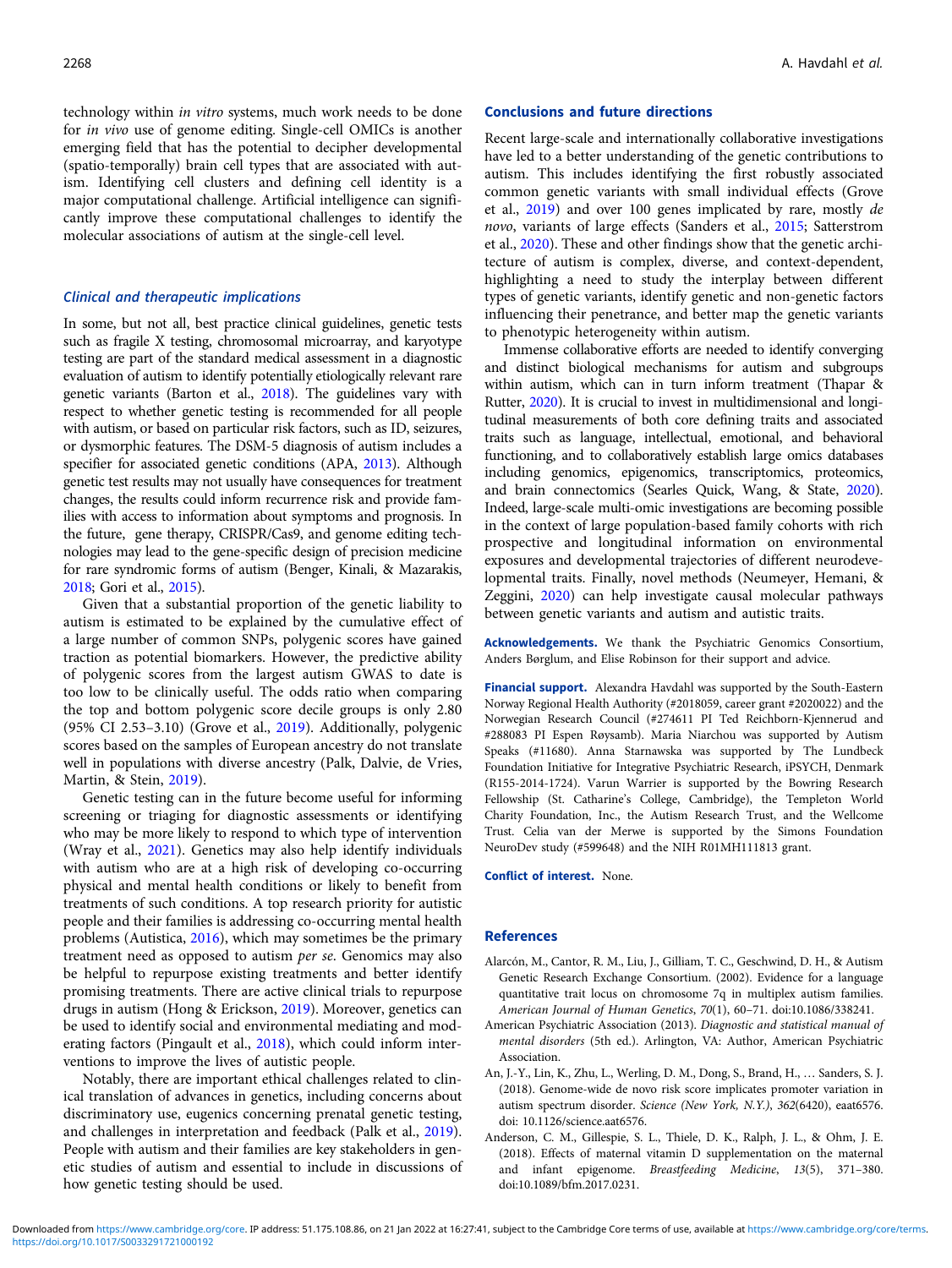- <span id="page-9-0"></span>Andrews, S. V., Sheppard, B., Windham, G. C., Schieve, L. A., Schendel, D. E., Croen, L. A., … Ladd-Acosta, C. (2018). Case-control meta-analysis of blood DNA methylation and autism spectrum disorder. Molecular Autism, 9, 40. doi:10.1186/s13229-018-0224-6.
- Brainstorm Consortium, Anttila, V., Bulik-Sullivan, B., Finucane, H. K., Walters, R. K., Bras, J., Duncan, L., … Murray, R. (2018). Analysis of shared heritability in common disorders of the brain. Science (New York, N.Y.), 360 (6395), 1–12. doi:10.1126/science.aap8757.
- Askeland, R. B., Hannigan, L. J., Ask, H., Ayorech, Z., Tesli, M., Corfield, E., … Havdahl, A. (2020). Early manifestations of genetic risk for neurodevelopmental disorders. PsyArXiv. <https://doi.org/10.31234/osf.io/qbvw8>.
- Asperger, H. (1944). Die 'Autistischen Psychopathen' im Kindesalter. Archiv für Psychiatrie und Nervenkrankheiten, 117(1), 76–136. doi:10.1007/ BF01837709.
- Autism Spectrum Disorders Working Group of The Psychiatric Genomics Consortium (2017). Meta-analysis of GWAS of over 16000 individuals with autism spectrum disorder highlights a novel locus at 10q24.32 and a significant overlap with schizophrenia. Molecular Autism, 8, 21. doi:10.1186/s13229-017-0137-9.

Autistica (2016). Your questions: Shaping future autism research. Retrieved from [https://www.autistica.org.uk/downloads/files/Autism-Top-10-Your-](https://www.autistica.org.uk/downloads/files/Autism-Top-10-Your-Priorities-for-Autism-%20Research.pdf)[Priorities-for-Autism-%20Research.pdf.](https://www.autistica.org.uk/downloads/files/Autism-Top-10-Your-Priorities-for-Autism-%20Research.pdf)

- Ayhan, F., & Konopka, G. (2019). Regulatory genes and pathways disrupted in autism spectrum disorders. Progress in Neuro-Psychopharmacology & Biological Psychiatry, 89, 57–64. doi: 10.1016/j.pnpbp.2018.08.017.
- Bacchelli, E., & Maestrini, E. (2006). Autism spectrum disorders: Molecular genetic advances. American Journal of Medical Genetics. Part C, Seminars in Medical Genetics, 142C(1), 13–23. doi: 10.1002/ajmg.c.30078.
- Bai, D., Yip, B. H. K., Windham, G. C., Sourander, A., Francis, R., Yoffe, R., … Sandin, S. (2019). Association of genetic and environmental factors with autism in a 5-country cohort. JAMA Psychiatry, 76(10), 1035–1043. 10.1001/jamapsychiatry.2019.1411.
- Baron-Cohen, S., & Lombardo, M. V. (2017). Autism and talent: The cognitive and neural basis of systemizing. Dialogues in Clinical Neuroscience, 19(4), 345–353.
- Barton, K. S., Tabor, H. K., Starks, H., Garrison, N. A., Laurino, M., & Burke, W. (2018). Pathways from autism spectrum disorder diagnosis to genetic testing. Genetics in Medicine, 20(7), 737–744. doi10.1038/ gim.2017.166.
- Benger, M., Kinali, M., & Mazarakis, N. D. (2018). Autism spectrum disorder: Prospects for treatment using gene therapy. Molecular Autism, 9, 39. doi10.1186/s13229-018-0222-8.
- Bourgeron, T. (2016). Current knowledge on the genetics of autism and propositions for future research. Comptes Rendus Biologies, 339(7–8), 300–307. doi10.1016/j.crvi.2016.05.004.
- Bralten, J., van Hulzen, K. J., Martens, M. B., Galesloot, T. E., Arias Vasquez, A., Kiemeney, L. A., … Poelmans, G. (2018). Autism spectrum disorders and autistic traits share genetics and biology. Molecular Psychiatry, 23(5), 1205–1212. doi:10.1038/mp.2017.98.
- Bulik-Sullivan, B., Finucane, H. K., Anttila, V., Gusev, A., Day, F. R., Loh, P.-R., ReproGen Consortium, Psychiatric Genomics Consortium, Genetic Consortium for Anorexia Nervosa of the Wellcome Trust Case Control Consortium 3, … Neale, B. M. (2015). An atlas of genetic correlations across human diseases and traits. Nature Genetics, 47(11), 1236–1241. doi:10.1038/ng.3406.
- Bury, S. M., Hedley, D., Uljarević, M., & Gal, E. (2020). The autism advantage at work: A critical and systematic review of current evidence. Research in Developmental Disabilities, 105, 103750. doi: 10.1016/j.ridd.2020.103750.
- Cannon, D. S., Miller, J. S., Robison, R. J., Villalobos, M. E., Wahmhoff, N. K., Allen-Brady, K., … Coon, H. (2010). Genome-wide linkage analyses of two repetitive behavior phenotypes in Utah pedigrees with autism spectrum disorders. Molecular Autism, 1(1), 3. doi:10.1186/2040-2392-1-3.
- Cantor, R. M., Navarro, L., Won, H., Walker, R. L., Lowe, J. K., & Geschwind, D. H. (2018). ASD restricted and repetitive behaviors associated at 17q21.33: Genes prioritized by expression in fetal brains. Molecular Psychiatry, 23(4), 993–1000. doi10.1038/mp.2017.114.
- Cardenas, A., Gagné-Ouellet, V., Allard, C., Brisson, D., Perron, P., Bouchard, L., & Hivert, M.-F. (2018). Placental DNA methylation adaptation to

maternal glycemic response in pregnancy. Diabetes, 67(8), 1673–1683. doi10.2337/db18-0123.

- Carter, M., & Scherer, S. (2013). Autism spectrum disorder in the genetics clinic: A review: Autism spectrum disorder in the genetics clinic. Clinical Genetics, 83(5), 399–407. doi10.1111/cge.12101.
- Chaste, P., Klei, L., Sanders, S. J., Hus, V., Murtha, M. T., Lowe, J. K., … Devlin, B. (2015). A genome-wide association study of autism using the Simons Simplex Collection: Does reducing phenotypic heterogeneity in autism increase genetic homogeneity? Biological Psychiatry, 77(9), 775–784. doi:10.1016/j.biopsych.2014.09.017.
- Clarke, T.-K., Lupton, M. K., Fernandez-Pujals, A. M., Starr, J., Davies, G., Cox, S., … McIntosh, A. M. (2016). Common polygenic risk for autism spectrum disorder (ASD) is associated with cognitive ability in the general population. Molecular Psychiatry, 21(3), 419–425. doi:10.1038/ mp.2015.12.
- Constantino, J. N., Todorov, A., Hilton, C., Law, P., Zhang, Y., Molloy, E., … Geschwind, D. (2013). Autism recurrence in half siblings: Strong support for genetic mechanisms of transmission in ASD. Molecular Psychiatry, 18 (2), 137–138. doi:10.1038/mp.2012.9.
- Corley, M. J., Vargas-Maya, N., Pang, A. P. S., Lum-Jones, A., Li, D., Khadka, V., … Maunakea, A. K. (2019). Epigenetic delay in the neurodevelopmental trajectory of DNA methylation states in autism spectrum disorders. Frontiers in Genetics, 10, 907. doi: 10.3389/fgene.2019.00907.
- Courchesne, E., Gazestani, V. H., & Lewis, N. E. (2020). Prenatal origins of ASD: The when, what, and how of ASD development. Trends in Neurosciences, 43(5), 326–342. doi: 10.1016/j.tins.2020.03.005.
- Davies, N. M., Howe, L. J., Brumpton, B., Havdahl, A., Evans, D. M., & Davey Smith, G. (2019). Within family Mendelian randomization studies. Human Molecular Genetics, 28(R2), R170–R179. doi: 10.1093/hmg/ddz204.
- Davignon, M. N., Qian, Y., Massolo, M., & Croen, L. A. (2018). Psychiatric and medical conditions in transition-aged individuals with ASD. Pediatrics, 141 (Suppl 4), S335–S345. doi: 10.1542/peds.2016-4300 K.
- de la Torre-Ubieta, L., Won, H., Stein, J. L., & Geschwind, D. H. (2016). Advancing the understanding of autism disease mechanisms through genetics. Nature Medicine, 22(4), 345–361. doi:10.1038/nm.4071.
- De Rubeis, S., He, X., Goldberg, A. P., Poultney, C. S., Samocha, K., Ercument Cicek, A., … Buxbaum, J. D. (2014). Synaptic, transcriptional and chromatin genes disrupted in autism. Nature, 515(7526), 209–215. doi:10.1038/ nature13772.
- Autism Sequencing Consortium, Doan, R. N., Lim, E. T., De Rubeis, S., Betancur, C., Cutler, D. J., Chiocchetti, A. G., … Yu, T. W. (2019). Recessive gene disruptions in autism spectrum disorder. Nature Genetics, 51(7), 1092–1098. doi:10.1038/s41588-019-0433-8.
- Dworzynski, K., Ronald, A., Hayiou-Thomas, M. E., McEwan, F., Happé, F., Bolton, P., & Plomin, R. (2008). Developmental path between language and autistic-like impairments: A twin study. Infant and Child Development, 17(2), 121–136. doi:10.1002/icd.536.
- Ferri, S. L., Abel, T., & Brodkin, E. S. (2018). Sex differences in autism spectrum disorder: A review. Current Psychiatry Reports, 20(2), 9. doi:10.1007/s11920-018-0874-2.
- Filosi, M., Kam-Thong, T., Essioux, L., Muglia, P., Trabetti, E., Spooren, W., … Domenici, E. (2020). Transcriptome signatures from discordant sibling pairs reveal changes in peripheral blood immune cell composition in autism spectrum disorder. Translational Psychiatry, 10(1), 106. doi:10.1038/ s41398-020-0778-x.
- Folstein, S., & Rutter, M. (1977). Infantile autism: A genetic study of 21 twin pairs. Journal of Child Psychology and Psychiatry, and Allied Disciplines, 18 (4), 297–321. doi:10.1111/j.1469-7610.1977.tb00443.x.
- Fombonne, E. (1999). The epidemiology of autism: A review. Psychological Medicine, 29(4), 769–786. doi:10.1017/s0033291799008508.
- Fombonne, E. (2018). Editorial: The rising prevalence of autism. Journal of Child Psychology and Psychiatry, and Allied Disciplines, 59(7), 717–720. doi:10.1111/jcpp.12941.
- Gaugler, T., Klei, L., Sanders, S. J., Bodea, C. A., Goldberg, A. P., Lee, A. B., … Buxbaum, J. D. (2014). Most genetic risk for autism resides with common variation. Nature Genetics, 46(8), 881–885. doi:10.1038/ng.3039.
- Georgiades, S., Szatmari, P., Zwaigenbaum, L., Bryson, S., Brian, J., Roberts, W., … Garon, N. (2013). A prospective study of autistic-like traits in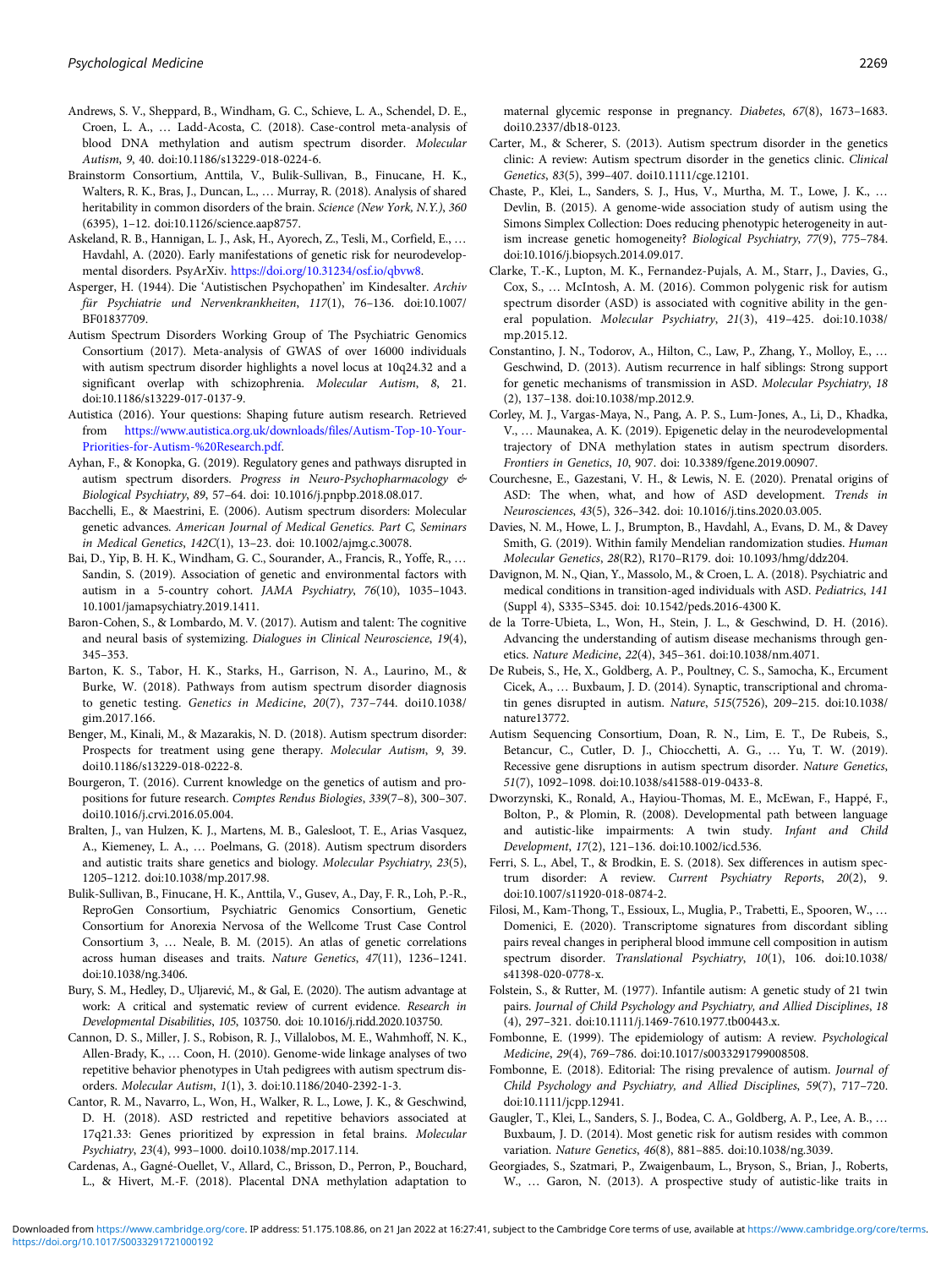<span id="page-10-0"></span>unaffected siblings of probands with autism spectrum disorder. JAMA Psychiatry, 70(1), 42–48. doi:10.1001/2013.jamapsychiatry.1.

- Gordon, A., Forsingdal, A., Klewe, I. V., Nielsen, J., Didriksen, M., Werge, T., … Geschwind, D. H. (2019). Transcriptomic networks implicate neuronal energetic abnormalities in three mouse models harboring autism and schizophrenia-associated mutations. Molecular Psychiatry, Online ahead of print. doi:10.1038/s41380-019-0576-0.
- Gori, J. L., Hsu, P. D., Maeder, M. L., Shen, S., Welstead, G. G., & Bumcrot, D. (2015). Delivery and specificity of CRISPR-Cas9 genome editing technologies for human gene therapy. Human Gene Therapy, 26(7), 443–451. doi:10.1089/hum.2015.074.
- Gratten, J., Wray, N. R., Peyrot, W. J., McGrath, J. J., Visscher, P. M., & Goddard, M. E. (2016). Risk of psychiatric illness from advanced paternal age is not predominantly from de novo mutations. Nature Genetics, 48 (7), 718–724. doi:10.1038/ng.3577.
- Greig, L. C., Woodworth, M. B., Galazo, M. J., Padmanabhan, H., & Macklis, J. D. (2013). Molecular logic of neocortical projection neuron specification, development and diversity. Nature Reviews. Neuroscience, 14(11), 755– 769. doi:10.1038/nrn3586.
- Grønborg, T. K., Schendel, D. E., & Parner, E. T. (2013). Recurrence of autism spectrum disorders in full- and half-siblings and trends over time: A population-based cohort study. JAMA Pediatrics, 167(10), 947–953. doi:10.1001/jamapediatrics.2013.2259.
- Grove, J., Ripke, S., Als, T. D., Mattheisen, M., Walters, R. K., Won, H., … Børglum, A. D. (2019). Identification of common genetic risk variants for autism spectrum disorder. Nature Genetics, 51(3), 431. doi:10.1038/ s41588-019-0344-8.
- GTEx Consortium (2017). Genetic effects on gene expression across human tissues. Nature, 550(7675), 204–213. doi:10.1038/nature24277.
- Gudmundsson, O. O., Walters, G. B., Ingason, A., Johansson, S., Zayats, T., Athanasiu, L., … Stefansson, K. (2019). Attention-deficit hyperactivity disorder shares copy number variant risk with schizophrenia and autism spectrum disorder. Translational Psychiatry, 9(1), 1–9. doi:10.1038/ s41398-019-0599-y.
- Halladay, A. K., Bishop, S., Constantino, J. N., Daniels, A. M., Koenig, K., Palmer, K., … Szatmari, P. (2015). Sex and gender differences in autism spectrum disorder: Summarizing evidence gaps and identifying emerging areas of priority. Molecular Autism, 6, 36. doi:10.1186/s13229-015- 0019-y.
- Hammerschlag, A. R., Byrne, E. M., eQTLGen Consortium, BIOS Consortium, Bartels, M., Wray, N. R., & Middeldorp, C. M. (2020). Refining attentiondeficit/hyperactivity disorder and autism spectrum disorder genetic loci by integrating summary data from genome-wide association, gene expression, and DNA methylation studies. Biological Psychiatry, 88(6), 470–479. doi:10.1016/j.biopsych.2020.05.002.
- Hannigan, L. J., Askeland, R. B., Ask, H., Tesli, M., Corfield, E., Magnus, P., … Box, P. O. (n.d.). Developmental milestones in early childhood and genetic liability to neurodevelopmental disorders. 17.
- Hannon, E., Schendel, D., Ladd-Acosta, C., Grove, J., iPSYCH-Broad ASD Group, Hansen, C. S., Andrews, S. V., … Mill, J. (2018). Elevated polygenic burden for autism is associated with differential DNA methylation at birth. Genome Medicine, 10(1), 19. doi:10.1186/s13073-018-0527-4.
- Hansen, S. N., Schendel, D. E., Francis, R. W., Windham, G. C., Bresnahan, M., Levine, S. Z., … Parner, E. T. (2019). Recurrence risk of autism in siblings and cousins: A multinational, population-based study. Journal of the American Academy of Child and Adolescent Psychiatry, 58(9), 866–875. doi:10.1016/j.jaac.2018.11.017.
- Harris, J. (2018). Leo Kanner and autism: A 75-year perspective. International Review of Psychiatry (Abingdon, England), 30(1), 3–17. doi:10.1080/ 09540261.2018.1455646.
- Havdahl, A., Bal, V. H., Huerta, M., Pickles, A., Øyen, A. S., Stoltenberg, C., … Bishop, S. (2016). Multidimensional influences on autism symptom measures: Implications for use in etiological research. Journal of the American Academy of Child & Adolescent Psychiatry, 55(12), 1054-1063.
- Hirvikoski, T., Mittendorfer-Rutz, E., Boman, M., Larsson, H., Lichtenstein, P., & Bölte, S. (2016). Premature mortality in autism spectrum disorder. The British Journal of Psychiatry: The Journal of Mental Science, 208(3), 232– 238. doi:10.1192/bjp.bp.114.160192.
- Hong, M. P., & Erickson, C. A. (2019). Investigational drugs in early-stage clinical trials for autism spectrum disorder. Expert Opinion on Investigational Drugs, 28(8), 709–718. doi:10.1080/13543784.2019.1649656.
- Howard, D. M., Adams, M. J., Clarke, T.-K., Hafferty, J. D., Gibson, J., Shirali, M., … McIntosh, A. M. (2019). Genome-wide meta-analysis of depression identifies 102 independent variants and highlights the importance of the prefrontal brain regions. Nature Neuroscience, 22(3), 343–352. doi:10.1038/s41593-018-0326-7.
- Howlin, P., & Magiati, I. (2017). Autism spectrum disorder: Outcomes in adulthood. Current Opinion in Psychiatry, 30(2), 69–76. doi: [https://doi.](https://doi.org/10.1097/YCO.0000000000000308) [org/10.1097/YCO.0000000000000308](https://doi.org/10.1097/YCO.0000000000000308).
- Ioannidis, J. P. A. (2005). Why most published research findings are false. PLoS Medicine, 2(8), e124. doi:10.1371/journal.pmed.0020124.
- Ioannidis, J. P., Ntzani, E. E., Trikalinos, T. A., & Contopoulos-Ioannidis, D. G. (2001). Replication validity of genetic association studies. Nature Genetics, 29(3), 306–309. doi:10.1038/ng749.
- Iossifov, I., O'Roak, B. J., Sanders, S. J., Ronemus, M., Krumm, N., Levy, D., … Wigler, M. (2014). The contribution of de novo coding mutations to autism spectrum disorder. Nature, 515(7526), 216–221. doi:10.1038/nature13908.
- Itsara, A., Wu, H., Smith, J. D., Nickerson, D. A., Romieu, I., London, S. J., & Eichler, E. E. (2010). De novo rates and selection of large copy number variation. Genome Research, 20(11), 1469–1481. doi:10.1101/gr.107680.110.
- Joubert, B. R., den Dekker, H. T., Felix, J. F., Bohlin, J., Ligthart, S., Beckett, E., … London, S. J. (2016). Maternal plasma folate impacts differential DNA methylation in an epigenome-wide meta-analysis of newborns. Nature Communications, 7, 10577. doi:10.1038/ncomms10577.
- Kanner, L. (1943). Autistic disturbances of affective contact. Nervous Child, 2, 217–250.
- Kanner, L. (1944). Early infantile autism. The Journal of Pediatrics, 25, 211– 217. doi:10.1016/S0022-3476(44)80156-1.
- Kim, Y. S., & Leventhal, B. L. (2015). Genetic epidemiology and insights into interactive genetic and environmental effects in autism spectrum disorders. Biological Psychiatry, 77(1), 66–74. doi:10.1016/j.biopsych.2014.11.001.
- Klei, L., Sanders, S. J., Murtha, M. T., Hus, V., Lowe, J. K., Willsey, A. J., … Devlin, B. (2012). Common genetic variants, acting additively, are a major source of risk for autism. Molecular Autism, 3(1), 9. doi:10.1186/ 2040-2392-3-9.
- Kosmicki, J. A., Samocha, K. E., Howrigan, D. P., Sanders, S. J., Slowikowski, K., Lek, M., … Daly, M. J. (2017). Refining the role of de novo protein truncating variants in neurodevelopmental disorders using population reference samples. Nature Genetics, 49(4), 504–510. doi:10.1038/ng.3789.
- Roadmap Epigenomics Consortium, Kundaje, A., Meuleman, W., Ernst, J., Bilenky, M., Yen, A., Heravi-Moussavi, A., … Kellis, M. (2015). Integrative analysis of 111 reference human epigenomes. Nature, 518 (7539), 317–330. doi:10.1038/nature14248.
- Ladd-Acosta, C., Hansen, K. D., Briem, E., Fallin, M. D., Kaufmann, W. E., & Feinberg, A. P. (2014). Common DNA methylation alterations in multiple brain regions in autism. Molecular Psychiatry, 19(8), 862–871. doi:10.1038/ mp.2013.114.
- Lai, M.-C., Kassee, C., Besney, R., Bonato, S., Hull, L., Mandy, W., … Ameis, S. H. (2019). Prevalence of co-occurring mental health diagnoses in the autism population: A systematic review and meta-analysis. The Lancet. Psychiatry, 6(10), 819–829. doi:10.1016/S2215-0366(19)30289-5.
- Le Couteur, A., Bailey, A., Goode, S., Pickles, A., Robertson, S., Gottesman, I., & Rutter, M. (1996). A broader phenotype of autism: The clinical spectrum in twins. Journal of Child Psychology and Psychiatry, and Allied Disciplines, 37(7), 785–801. doi:10.1111/j.1469-7610.1996.tb01475.x.
- Lee, P. H., Anttila, V., Won, H., Feng, Y.-C. A., Rosenthal, J., Zhu, Z., … Smoller, J. W. (2019b). Genomic relationships, novel loci, and pleiotropic mechanisms across eight psychiatric disorders. Cell, 179(7), 1469– 1482.e11. doi:10.1016/j.cell.2019.11.020.
- Lee, C., Kang, E. Y., Gandal, M. J., Eskin, E., & Geschwind, D. H. (2019a). Profiling allele-specific gene expression in brains from individuals with autism spectrum disorder reveals preferential minor allele usage. Nature Neuroscience, 22(9), 1521–1532. doi:10.1038/s41593-019-0461-9.
- Cross-Disorder Group of the Psychiatric Genomics Consortium, Lee, S. H., Ripke, S., Neale, B. M., Faraone, S. V., Purcell, S. M., Perlis, R. H., … International Inflammatory Bowel Disease Genetics Consortium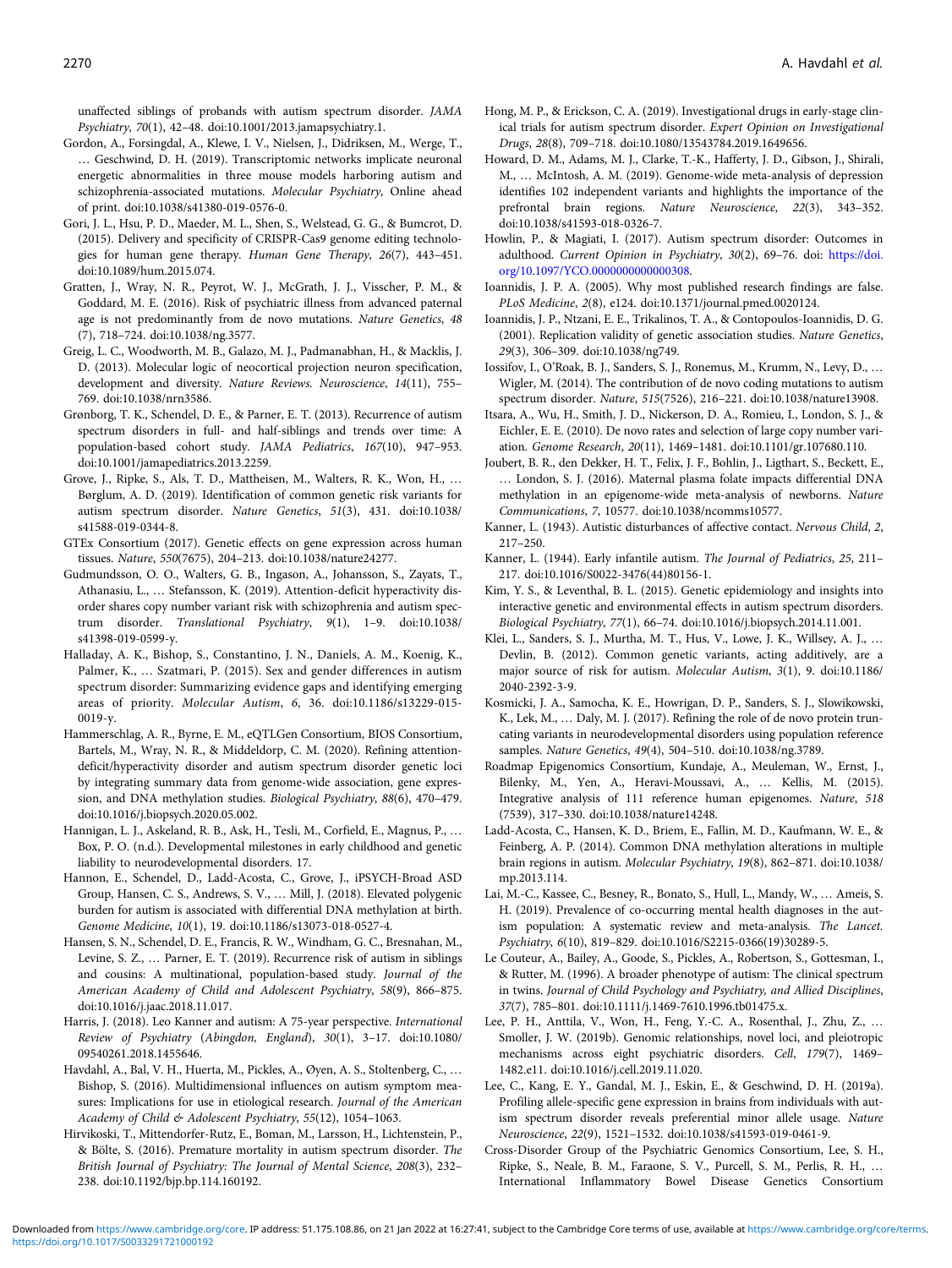<span id="page-11-0"></span>(IIBDGC). (2013). Genetic relationship between five psychiatric disorders estimated from genome-wide SNPs. Nature Genetics, 45(9), 984–994. doi:10.1038/ng.2711.

- Leppert, B., Havdahl, A., Riglin, L., Jones, H. J., Zheng, J., Davey Smith, G., … Stergiakouli, E. (2019). Association of maternal neurodevelopmental risk alleles with early-life exposures. JAMA Psychiatry, 76(8), 834–842. doi:10.1001/jamapsychiatry.2019.0774.
- Lombardo, M. V., Pramparo, T., Gazestani, V., Warrier, V., Bethlehem, R. A. I., Carter Barnes, C., … Courchesne, E. (2018). Large-scale associations between the leukocyte transcriptome and BOLD responses to speech differ in autism early language outcome subtypes. Nature Neuroscience, 21(12), 1680–1688. doi:10.1038/s41593-018-0281-3.
- Loomes, R., Hull, L., & Mandy, W. P. L. (2017). What is the male-to-female ratio in autism spectrum disorder? A systematic review and meta-analysis. Journal of the American Academy of Child and Adolescent Psychiatry, 56 (6), 466–474. doi:10.1016/j.jaac.2017.03.013.
- Lord, C., Brugha, T. S., Charman, T., Cusack, J., Dumas, G., Frazier, T., … Veenstra-VanderWeele, J. (2020). Autism spectrum disorder. Nature Reviews. Disease Primers, 6(1), 5. doi:10.1038/s41572-019-0138-4.
- Lou, S., Lee, H.-M., Qin, H., Li, J.-W., Gao, Z., Liu, X., … Yip, K. Y. (2014). Whole-genome bisulfite sequencing of multiple individuals reveals complementary roles of promoter and gene body methylation in transcriptional regulation. Genome Biology, 15(7), 408. doi:10.1186/s13059-014-0408-0.
- Lowe, J. K., Werling, D. M., Constantino, J. N., Cantor, R. M., & Geschwind, D. H. (2015). Social responsiveness, an autism endophenotype: Genomewide significant linkage to two regions on chromosome 8. The American Journal of Psychiatry, 172(3), 266–275. doi:10.1176/appi.ajp.2014.14050576.
- Lundström, S., Chang, Z., Kerekes, N., Gumpert, C. H., Råstam, M., Gillberg, C., … Anckarsäter, H. (2011). Autistic-like traits and their association with mental health problems in two nationwide twin cohorts of children and adults. Psychological Medicine, 41(11), 2423–2433. doi:10.1017/ S0033291711000377.
- Luo, R., Sanders, S. J., Tian, Y., Voineagu, I., Huang, N., Chu, S. H., … Geschwind, D. H. (2012). Genome-wide transcriptome profiling reveals the functional impact of rare de novo and recurrent CNVs in autism spectrum disorders. American Journal of Human Genetics, 91(1), 38–55. doi:10.1016/j.ajhg.2012.05.011.
- Lyall, K., Croen, L., Daniels, J., Fallin, M. D., Ladd-Acosta, C., Lee, B. K., … Newschaffer, C. (2017). The changing epidemiology of autism spectrum disorders. Annual Review of Public Health, 38, 81–102. doi:10.1146/ annurev-publhealth-031816-044318.
- Martin, E. M., & Fry, R. C. (2018). Environmental influences on the epigenome: Exposure- associated DNA methylation in human populations. Annual Review of Public Health, 39, 309–333. doi:10.1146/ annurev-publhealth-040617-014629.
- Mason, D., Capp, S. J., Stewart, G. R., Kempton, M. J., Glaser, K., Howlin, P., & Happé, F. (2020). A meta-analysis of outcome studies of autistic adults: Quantifying effect size, quality, and meta-regression. Journal of Autism and Developmental Disorders. doi:10.1007/s10803-020-04763-2.
- Matoba, N., Liang, D., Sun, H., Aygün, N., McAfee, J. C., Davis, J. E., … Stein, J. L. (2020). Common genetic risk variants identified in the SPARK cohort support DDHD2 as a candidate risk gene for autism. Translational Psychiatry, 10(1), 1–14. doi:10.1038/s41398-020-00953-9.
- Modabbernia, A., Velthorst, E., & Reichenberg, A. (2017). Environmental risk factors for autism: An evidence-based review of systematic reviews and meta-analyses. Molecular Autism, 8, 13. doi:10.1186/s13229-017-0121-4.
- Nardone, S., Sams, D. S., Reuveni, E., Getselter, D., Oron, O., Karpuj, M., & Elliott, E. (2014). DNA methylation analysis of the autistic brain reveals multiple dysregulated biological pathways. Translational Psychiatry, 4, e433. doi:10.1038/tp.2014.70.
- Neale, B. M., Kou, Y., Liu, L., Ma'ayan, A., Samocha, K. E., Sabo, A., … Daly, M. J. (2012). Patterns and rates of exonic de novo mutations in autism spectrum disorders. Nature, 485(7397), 242–245. doi:10.1038/nature11011.
- Neumeyer, S., Hemani, G., & Zeggini, E. (2020). Strengthening causal inference for complex disease using molecular quantitative trait loci. Trends in Molecular Medicine, 26(2), 232–241. doi:10.1016/j.molmed.2019.10.004.
- Nishimura, Y., Martin, C. L., Vazquez-Lopez, A., Spence, S. J., Alvarez-Retuerto, A. I., Sigman, M., … Geschwind, D. H. (2007).

Genome-wide expression profiling of lymphoblastoid cell lines distinguishes different forms of autism and reveals shared pathways. Human Molecular Genetics, 16(14), 1682–1698. doi:10.1093/hmg/ddm116.

- Nishiyama, T., Taniai, H., Miyachi, T., Ozaki, K., Tomita, M., & Sumi, S. (2009). Genetic correlation between autistic traits and IQ in a populationbased sample of twins with autism spectrum disorders (ASDs). Journal of Human Genetics, 54(1), 56–61. doi:10.1038/jhg.2008.3.
- Palk, A. C., Dalvie, S., de Vries, J., Martin, A. R., & Stein, D. J. (2019). Potential use of clinical polygenic risk scores in psychiatry – ethical implications and communicating high polygenic risk. Philosophy, Ethics, and Humanities in Medicine: PEHM, 14(1), 4. doi:10.1186/s13010-019-0073-8.
- Palmer, N., Beam, A., Agniel, D., Eran, A., Manrai, A., Spettell, C., … Kohane, I. (2017). Association of sex with recurrence of autism spectrum disorder among siblings. JAMA Pediatrics, 171(11), 1107–1112. doi: 10.1001/ jamapediatrics.2017.2832
- Peters, M. J., Joehanes, R., Pilling, L. C., Schurmann, C., Conneely, K. N., Powell, J., ... Johnson, A. D. (2015). The transcriptional landscape of age in human peripheral blood. Nature Communications, 6, 8570. doi:10.1038/ncomms9570.
- Pickles, A., McCauley, J. B., Pepa, L. A., Huerta, M., & Lord, C. (2020). The adult outcome of children referred for autism: Typology and prediction from childhood. Journal of Child Psychology and Psychiatry, 61(7), 760– 767. doi:10.1111/jcpp.13180.
- Pingault, J.-B., O'Reilly, P. F., Schoeler, T., Ploubidis, G. B., Rijsdijk, F., & Dudbridge, F. (2018). Using genetic data to strengthen causal inference in observational research. Nature Reviews Genetics, 19(9), 566–580. doi:10.1038/s41576-018-0020-3.
- Pinto, D., Pagnamenta, A. T., Klei, L., Anney, R., Merico, D., Regan, R., … Betancur, C. (2010). Functional impact of global rare copy number variation in autism spectrum disorder. Nature, 466(7304), 368–372. doi:10.1038/nature09146.
- Ramaswami, G., & Geschwind, D. H. (2018). Genetics of autism spectrum disorder. Handbook of Clinical Neurology, 147, 321–329. doi:10.1016/ B978-0-444-63233-3.00021-X.
- Ramaswami, G., Won, H., Gandal, M. J., Haney, J., Wang, J. C., Wong, C. C. Y., … Geschwind, D. H. (2020). Integrative genomics identifies a convergent molecular subtype that links epigenomic with transcriptomic differences in autism. Nature Communications, 11(1), 4873. doi:10.1038/ s41467-020-18526-1.
- Richards, C., Jones, C., Groves, L., Moss, J., & Oliver, C. (2015). Prevalence of autism spectrum disorder phenomenology in genetic disorders: A systematic review and meta-analysis. The Lancet Psychiatry, 2(10), 909–916. doi:10.1016/S2215-0366(15)00376-4.
- Schizophrenia Working Group of the Psychiatric Genomics Consortium., Ripke, S., Walters, J. T., & O'Donovan, M. C. (2020). Mapping genomic loci prioritises genes and implicates synaptic biology in schizophrenia. MedRxiv, 2020.09.12.20192922. <https://doi.org/10.1101/2020.09.12.20192922>.
- Risch, N., Hoffmann, T. J., Anderson, M., Croen, L. A., Grether, J. K., & Windham, G. C. (2014). Familial recurrence of autism spectrum disorder: Evaluating genetic and environmental contributions. The American Journal of Psychiatry, 171(11), 1206–1213. doi:10.1176/ appi.ajp.2014.13101359.
- Robinson, E. B., Lichtenstein, P., Anckarsäter, H., Happé, F., & Ronald, A. (2013). Examining and interpreting the female protective effect against autistic behavior. Proceedings of the National Academy of Sciences, 110(13), 5258–5262. doi:10.1073/pnas.1211070110.
- Robinson, E. B., St Pourcain, B., Anttila, V., Kosmicki, J. A., Bulik-Sullivan, B., Grove, J., … Daly, M. J. (2016). Genetic risk for autism spectrum disorders and neuropsychiatric variation in the general population. Nature Genetics, 48(5), 552–555.doi:10.1038/ng.3529.
- Ronald, A., Edelson, L. R., Asherson, P., & Saudino, K. J. (2010). Exploring the relationship between autistic-like traits and ADHD behaviors in early childhood: Findings from a community twin study of 2-year-olds. Journal of Abnormal Child Psychology, 38(2), 185–196. doi:10.1007/s10802-009-9366-5.
- Ronald, A., & Hoekstra, R. A. (2011). Autism spectrum disorders and autistic traits: A decade of new twin studies. American Journal of Medical Genetics. Part B, Neuropsychiatric Genetics, 156B(3), 255–274. doi:10.1002/ ajmg.b.31159.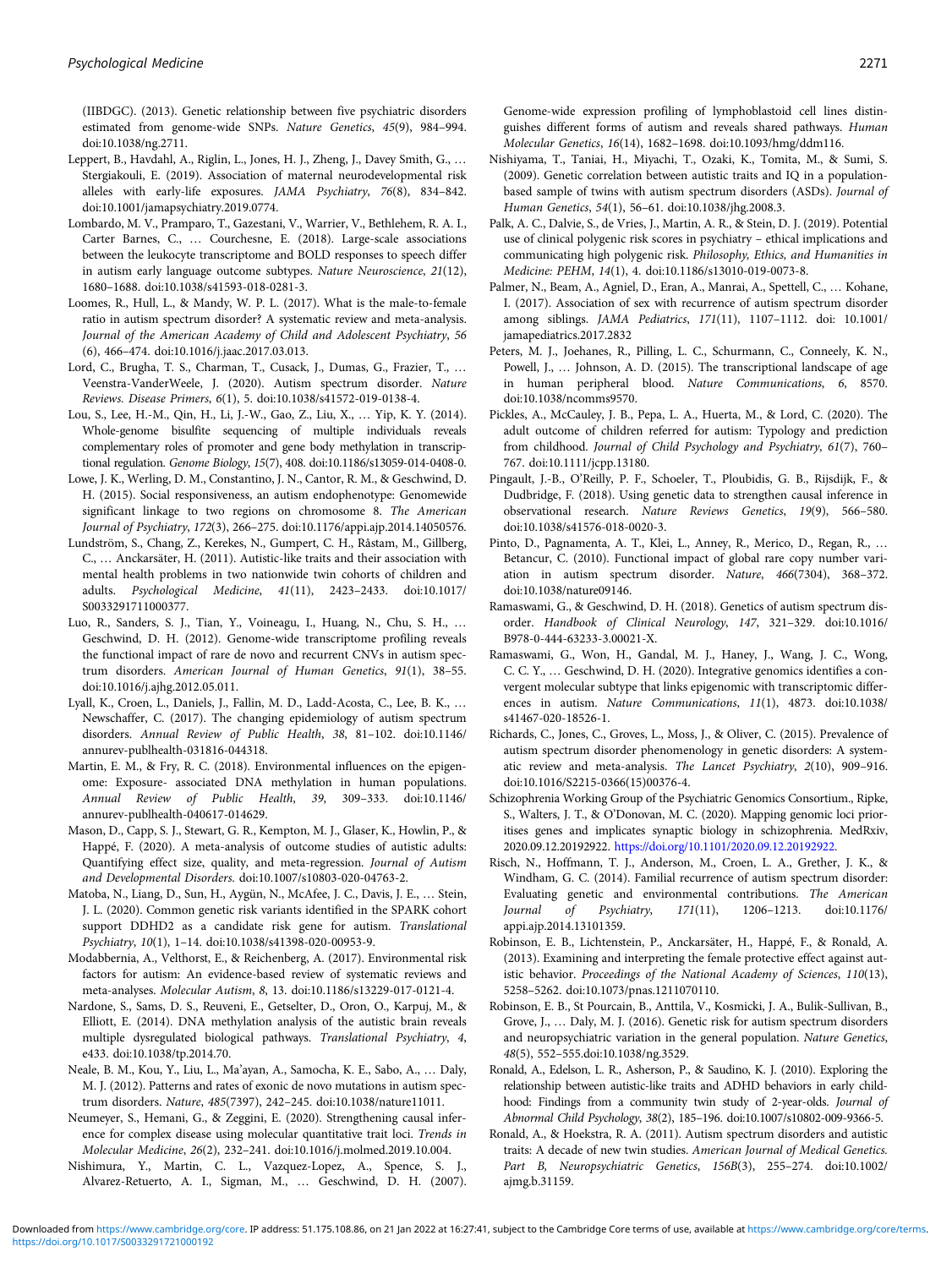- <span id="page-12-0"></span>Ronald, A., & Hoekstra, R. (2014). Progress in understanding the causes of autism spectrum disorders and autistic traits: Twin studies from 1977 to the present day. In S. H. Rhee, & A. Ronald (Eds.), Behavior genetics of psychopathology (pp. 33–65). New York, NY: Springer. doi:10.1007/ 978-1-4614-9509-3\_2.
- Ruzzo, E. K., Pérez-Cano, L., Jung, J.-Y., Wang, L., Kashef-Haghighi, D., Hartl, C., … Wall, D. P. (2019). Inherited and de novo genetic risk for autism impacts shared networks. Cell, 178(4), 850–866.e26. doi:10.1016/ j.cell.2019.07.015.
- Sanders, S. J., He, X., Willsey, A. J., Ercan-Sencicek, A. G., Samocha, K. E., Cicek, A. E., … State, M. W. (2015). Insights into autism spectrum disorder genomic architecture and biology from 71 risk loci. Neuron, 87(6), 1215– 1233. doi:10.1016/j.neuron.2015.09.016.
- Sanders, S. J., Murtha, M. T., Gupta, A. R., Murdoch, J. D., Raubeson, M. J., Willsey, A. J., ... State, M. W. (2012). De novo mutations revealed by wholeexome sequencing are strongly associated with autism. Nature, 485(7397), 237–241. doi:10.1038/nature10945.
- Sandin, S., Lichtenstein, P., Kuja-Halkola, R., Larsson, H., Hultman, C. M., & Reichenberg, A. (2014). The familial risk of autism. JAMA, 311(17), 1770– 1777. doi:10.1001/jama.2014.4144.
- Satterstrom, F. K., Kosmicki, J. A., Wang, J., Breen, M. S., De Rubeis, S., An, J.-Y., … Walters, R. K. (2020). Large-scale exome sequencing study implicates both developmental and functional changes in the neurobiology of autism. Cell, 180(3), 568–584.e23. doi:10.1016/j.cell.2019.12.036.
- Satterstrom, F. K., Walters, R. K., Singh, T., Wigdor, E. M., Lescai, F., Demontis, D., … Daly, M. J. (2019). Autism spectrum disorder and attention deficit hyperactivity disorder have a similar burden of rare proteintruncating variants. Nature Neuroscience, 22(12), 1961–1965. doi:10.1038/ s41593-019-0527-8.
- Sayad, A., Omrani, M. D., Fallah, H., Taheri, M., & Ghafouri-Fard, S. (2019). Aberrant expression of long non-coding RNAs in peripheral blood of autistic patients. Journal of Molecular Neuroscience: MN, 67(2), 276–281. doi:10.1007/s12031-018-1240-x.
- Searles Quick, V. B., Wang, B., & State, M. W. (2020). Leveraging large genomic datasets to illuminate the pathobiology of autism spectrum disorders. Neuropsychopharmacology, 46(1), 55–69. doi:10.1038/s41386-020-0768-y.
- Sebat, J., Lakshmi, B., Malhotra, D., Troge, J., Lese-Martin, C., Walsh, T., … Wigler, M. (2007). Strong association of de novo copy number mutations with autism. Science (New York, N.Y.), 316(5823), 445–449. doi:10.1126/ science.1138659.
- Sharma, A., Klein, S. S., Barboza, L., Lohdi, N., & Toth, M. (2016). Principles governing DNA methylation during neuronal lineage and subtype specification. The Journal of Neuroscience, 36(5), 1711–1722. doi:10.1523/ JNEUROSCI.4037-15.2016.
- Simonoff, E., Pickles, A., Charman, T., Chandler, S., Loucas, T., & Baird, G. (2008). Psychiatric disorders in children with autism spectrum disorders: Prevalence, comorbidity, and associated factors in a population-derived sample. Journal of the American Academy of Child and Adolescent Psychiatry, 47(8), 921–929. doi:10.1097/CHI.0b013e318179964f.
- Siu, M. T., Butcher, D. T., Turinsky, A. L., Cytrynbaum, C., Stavropoulos, D. J., Walker, S., … Weksberg, R. (2019). Functional DNA methylation signatures for autism spectrum disorder genomic risk loci: 16p11.2 deletions and CHD8 variants. Clinical Epigenetics, 11(1), 103. doi:10.1186/s13148-019-0684-3.
- Smith, A. K., Kilaru, V., Kocak, M., Almli, L. M., Mercer, K. B., Ressler, K. J., … Conneely, K. N. (2014). Methylation quantitative trait loci (meQTLs) are consistently detected across ancestry, developmental stage, and tissue type. BMC Genomics, 15, 145. doi:10.1186/1471-2164-15-145.
- St Pourcain, B., Robinson, E. B., Anttila, V., Sullivan, B. B., Maller, J., Golding, J., … Davey Smith, G. (2018). ASD and schizophrenia show distinct developmental profiles in common genetic overlap with population-based social communication difficulties. Molecular Psychiatry, 23(2), 263–270. doi:10.1038/mp.2016.198.
- St Pourcain, B., Skuse, D. H., Mandy, W. P., Wang, K., Hakonarson, H., Timpson, N. J., … Smith, G. D. (2014). Variability in the common genetic architecture of social-communication spectrum phenotypes during childhood and adolescence. Molecular Autism, 5(1), 18. doi:10.1186/2040-2392-5-18.
- Sunkin, S. M., Ng, L., Lau, C., Dolbeare, T., Gilbert, T. L., Thompson, C. L., … Dang, C. (2013). Allen Brain Atlas: An integrated spatio-temporal portal for

exploring the central nervous system. Nucleic Acids Research, 41(Database issue), D996–D1008. doi:10.1093/nar/gks1042.

- Sztainberg, Y., & Zoghbi, H. Y. (2016). Lessons learned from studying syndromic autism spectrum disorders. Nature Neuroscience, 19(11), 1408– 1417. doi:10.1038/nn.4420.
- Tammimies, K., Marshall, C. R., Walker, S., Kaur, G., Thiruvahindrapuram, B., Lionel, A. C., … Fernandez, B. A. (2015). Molecular diagnostic yield of chromosomal microarray analysis and whole-exome sequencing in children with autism spectrum disorder. JAMA, 314(9), 895–903. doi:10.1001/ jama.2015.10078.
- Tao, Y., Gao, H., Ackerman, B., Guo, W., Saffen, D., & Shugart, Y. Y. (2016). Evidence for contribution of common genetic variants within chromosome 8p21.2-8p21.1 to restricted and repetitive behaviors in autism spectrum disorders. BMC Genomics, 17, 163. doi:10.1186/s12864-016-2475-y.
- Taylor, J. L., Debost, J.-C. P. G., Morton, S. U., Wigdor, E. M., Heyne, H. O., Lal, D., … Robinson, E. B. (2019a). Paternal-age-related de novo mutations and risk for five disorders. Nature Communications, 10(1), 3043. doi:10.1038/s41467-019-11039-6.
- Taylor, M. J., Martin, J., Lu, Y., Brikell, I., Lundström, S., Larsson, H., … Lichtenstein, P. (2019b). Association of genetic risk factors for psychiatric disorders and traits of these disorders in a Swedish population twin sample. JAMA Psychiatry, 76(3), 280–289. doi:10.1001/jamapsychiatry.2018.3652.
- Taylor, M. J., Rosenqvist, M. A., Larsson, H., Gillberg, C., D'Onofrio, B. M., Lichtenstein, P., & Lundström, S. (2020). Etiology of autism spectrum disorders and autistic traits over time. JAMA Psychiatry, 77(9), 936–943. doi:10.1001/jamapsychiatry.2020.0680.
- Thapar, A., & Rutter, M. (2019). Do natural experiments have an important future in the study of mental disorders? Psychological Medicine, 49(7), 1079–1088. doi:10.1017/S0033291718003896.
- Thapar, A., & Rutter, M. (2020). Genetic advances in autism. Journal of Autism and Developmental Disorders, Online ahead of print. doi:10.1007/ s10803-020-04685-z.
- Tick, B., Bolton, P., Happé, F., Rutter, M., & Rijsdijk, F. (2016). Heritability of autism spectrum disorders: A meta-analysis of twin studies. Journal of Child Psychology and Psychiatry, and Allied Disciplines, 57(5), 585–595. doi:10.1111/jcpp.12499.
- Trost, B., Engchuan, W., Nguyen, C. M., Thiruvahindrapuram, B., Dolzhenko, E., Backstrom, I., … Yuen, R. K. C. (2020). Genome-wide detection of tandem DNA repeats that are expanded in autism. Nature, 586(7827), 80–86. doi:10.1038/s41586-020-2579-z.
- Turner, T. N., Coe, B. P., Dickel, D. E., Hoekzema, K., Nelson, B. J., Zody, M. C., … Eichler, E. E. (2017). Genomic patterns of de novo mutation in simplex autism. Cell, 171(3), 710–722.e12. doi:10.1016/j.cell.2017.08.047.
- Tylee, D. S., Hess, J. L., Quinn, T. P., Barve, R., Huang, H., Zhang-James, Y., … Glatt, S. J. (2017). Blood transcriptomic comparison of individuals with and without autism spectrum disorder: A combined-samples mega-analysis. American Journal of Medical Genetics. Part B, Neuropsychiatric Genetics, 174(3), 181–201. doi:10.1002/ajmg.b.32511.
- Uddin, M., Tammimies, K., Pellecchia, G., Alipanahi, B., Hu, P., Wang, Z., … Scherer, S. W. (2014). Brain-expressed exons under purifying selection are enriched for de novo mutations in autism spectrum disorder. Nature Genetics, 46(7), 742–747. doi:10.1038/ng.2980.
- Velmeshev, D., Schirmer, L., Jung, D., Haeussler, M., Perez, Y., Mayer, S., … Kriegstein, A. R. (2019). Single-cell genomics identifies cell type-specific molecular changes in autism. Science (New York, N.Y.), 364(6441), 685– 689. doi:10.1126/science.aav8130.
- Vicari, S., Napoli, E., Cordeddu, V., Menghini, D., Alesi, V., Loddo, S., … Tartaglia, M. (2019). Copy number variants in autism spectrum disorders. Progress in Neuro-Psychopharmacology and Biological Psychiatry, 92, 421– 427. doi:10.1016/j.pnpbp.2019.02.012.
- Voineagu, I., Wang, X., Johnston, P., Lowe, J. K., Tian, Y., Horvath, S., … Geschwind, D. H. (2011). Transcriptomic analysis of autistic brain reveals convergent molecular pathology. Nature, 474(7351), 380–384. doi:10.1038/nature10110.
- Walker, R. L., Ramaswami, G., Hartl, C., Mancuso, N., Gandal, M. J., de la Torre-Ubieta, L., … Geschwind, D. H. (2019). Genetic control of expression and splicing in developing human brain informs disease mechanisms. Cell, 179(3), 750–771.e22. doi:10.1016/j.cell.2019.09.021.